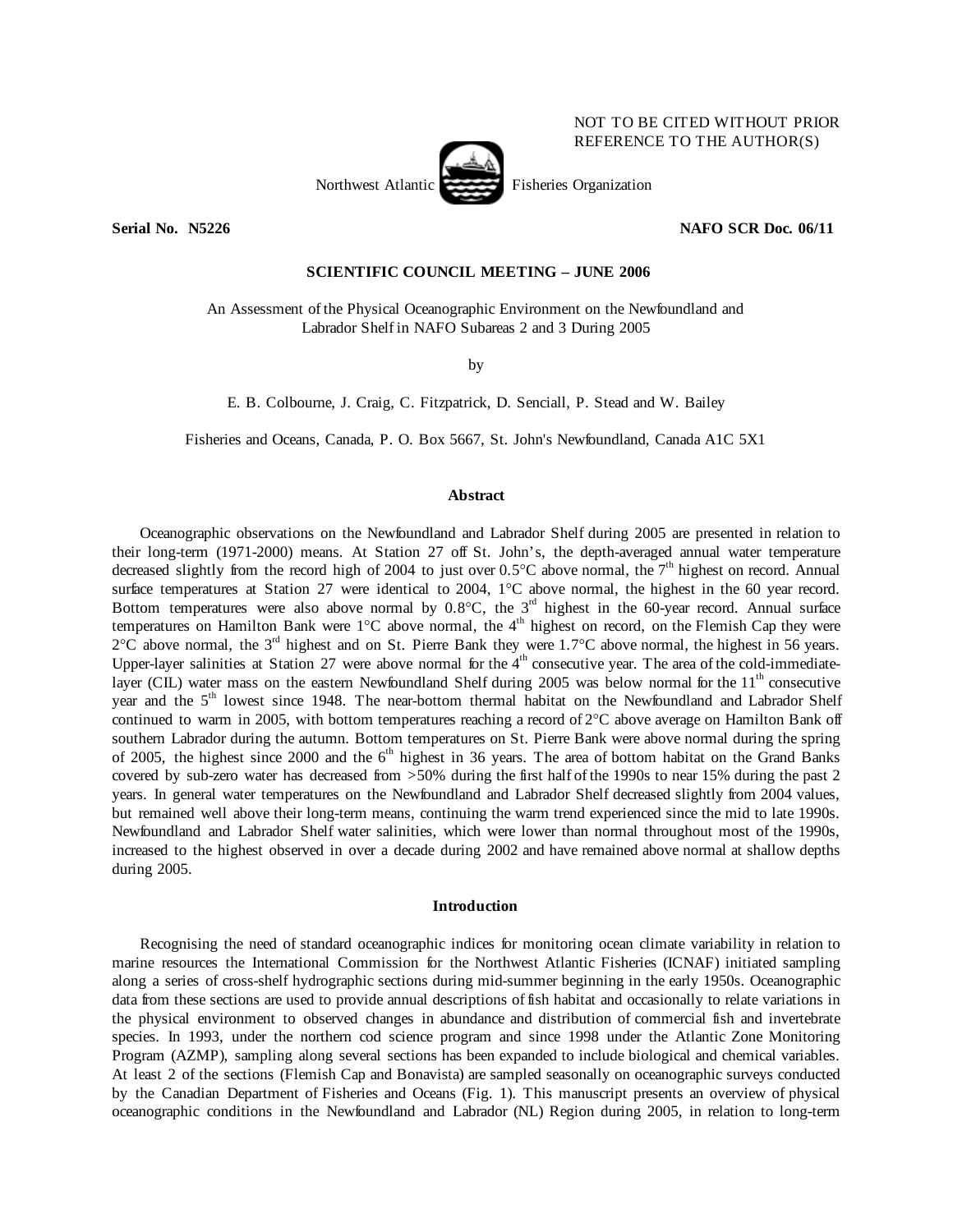average conditions based on historical data. Where possible the long-term averages were standardized to a 'normal' base period from 1971-2000 in accordance with the recommendations of the World Meteorological Organization.

# **Data Sources and Analysis**

 Oceanographic data are available from archives at the Marine Environmental Data Service (MEDS) in Ottawa and maintained in databases at the Bedford Institute of Oceanography (BIO) in Dartmouth, Nova Scotia and at the Northwest Atlantic Fisheries Centre (NAFC) in St. John's Newfoundland. Since 1977 (in Div. 2J), and from 1981 (in Div. 3KL) to 1989 the bulk of the autumn data were collected during random stratified groundfish surveys. From 1971 to 1988 these surveys collected temperature data using bottles at standard depths and/or bathythermographs, mechanical or expendable (MBT/XBT), which were deployed usually at the end of each fishing set. Since 1989 netmounted conductivity-temperature-depth (Seabird model SBE-19 CTD systems) recorders have replaced XBTs. This system records pressure, temperature and salinity data during trawl deployment and recovery as well as for the duration of the tow. Data from the net-mounted CTDs are not field calibrated, but are checked periodically and factory calibrated when necessary, maintaining an accuracy of  $0.005^{\circ}$ C in temperature and  $0.005$  in salinity. The XBT measurements are accurate to within  $0.1^{\circ}$ C.

 The information presented for 2005 is derived from three principal sources; (1) observations made at the fixed AZMP site (Station 27) throughout the year from all research and assessment surveys, (2) measurements made along standard NAFO and AZMP cross-shelf sections from seasonal oceanographic surveys and (3) oceanographic observations made during spring and autumn multi-species resource assessment surveys (Fig. 1). Data from other research surveys and ships of opportunity are also used to help define the long-term means and conditions during 2005.



Fig. 1. Maps showing sections sampled on the NL Shelf during 2005, the location of Station 27 and the positions of trawl-mounted CTD profiles obtained from the spring and autumn multi-species assessment surveys.

 Time series of temperature and salinity anomalies and other derived climate indices were constructed by removing the annual cycle computed over the standard base period. It should be noted that monthly and annual estimates of anomalies are often based on a varying number of observations; caution therefore should be used when interpreting short time scale features of many of these indices. Annual or seasonal anomalies were normalized by dividing the values by the standard deviation of the data over the indicated base periods, usually 1971-2000 if the data permit. A value of 2 for example indicates that the index was 2 standard deviations higher than its long-term average. As a general guide anomalies within  $\pm 0.5$  standard deviations in most cases are probably not significantly different from the long-term mean. Water property time series and derived ocean climate indices from fixed locations and standard sections sampled in the Newfoundland and Labrador region during 2005 are presented as normalized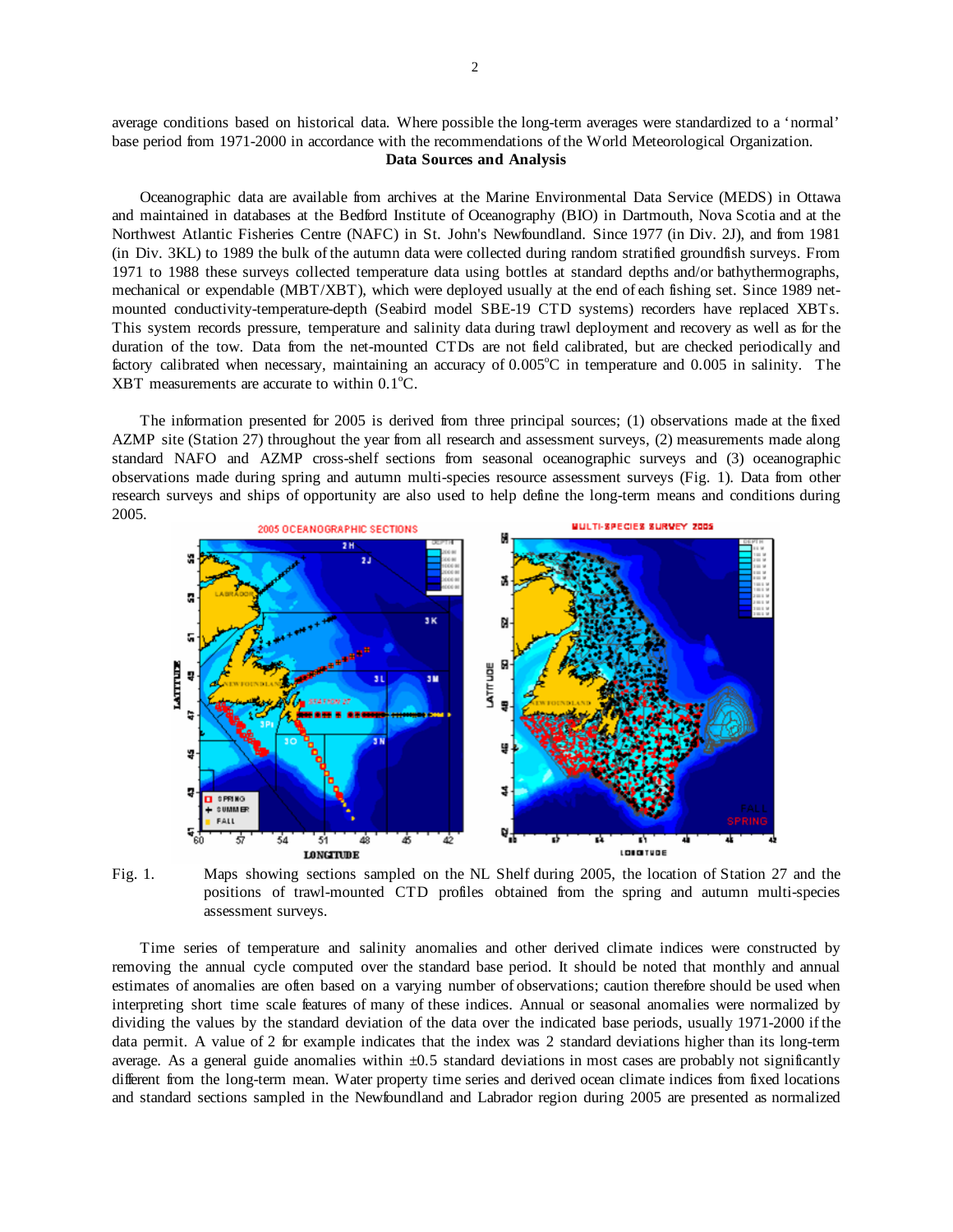anomalies in 0.5 standard deviation (SD) units and summarized in tables. The anomalies are color coded with blues representing cold-fresh environmental conditions and reds warm-salty conditions (Table 1). In some instances (NAO, ice and water mass areas or volumes for example) negative anomalies indicate warm conditions and hence are colored red. More details on oceanographic monitoring programs, data analysis and long-term trends in the environment are presented in Colbourne *et al.* (2005).

Table 1. Standardized anomalies color coding scale.

|       |                                                                                                                         | COLD | <b>FRESH</b> |  | <b>WARM</b> | <b>SALTY</b> |           |                     |      |
|-------|-------------------------------------------------------------------------------------------------------------------------|------|--------------|--|-------------|--------------|-----------|---------------------|------|
| < 2.5 | $-25$ to -2.0 $-2$ to -1.5 $-1.5$ to -1.0 $-1.0$ to -0.5 $-0.5$ to 0.0 $-0.0$ to 0.5 $-0.5$ to 1.0 $-1.0$ to 1.5 $-1.5$ |      |              |  |             |              | 1.5 t o 2 | $\sqrt{2.0}$ to 2.5 | >2.5 |
|       |                                                                                                                         |      |              |  |             |              |           |                     |      |

### **Meteorological and Sea-Ice Conditions**

The North Atlantic Oscillation (NAO) Index as defined by Rogers (1984) is the difference in winter (December, January and February) sea level atmospheric pressures between the Azores and Iceland and is a measure of the strength of the winter westerly and northwesterly winds over the Northwest Atlantic. A high NAO index corresponds to an intensification of the Icelandic Low and Azores High, which in most years creates strong northwest winds, cold air and sea temperatures and heavy ice conditions on the NL Shelf regions. During both 1999 and 2000 the NAO was well above normal, however, the colder-than-normal winter conditions usually associated with high NAO values did not extend into this region due to shifting anomalies in the sea level pressure (SLP) fields. The NAO index for 2002 to 2004 was below normal indicating a reduced Arctic outflow to the Northwest Atlantic during the winter months. In 2005, the index was slightly above normal however, similar to 1999 and 2000, the spatial patterns in the SLP fields during the winter months resulted in very weak northwesterly winds over the Newfoundland and Labrador area. The difference in SLP between Nuuk in West Greenland and Gander NL show similar patterns and correlation with local ocean conditions on the NL Shelf (Table 2).

| Table 2. Atmospheric and ice anomalies from several locations in the Northwest Atlantic during 1990 to 2005. The |  |  |
|------------------------------------------------------------------------------------------------------------------|--|--|
| anomalies are normalized with respect to their standard deviations over the indicated base period.               |  |  |

| <b>INDEX</b>                       | <b>REGION</b>                           | <b>REFERENCE</b> | 1990    | 1991    | 1992    | 1993    | 1994    | 1995          | 1996    | 1997    | 1998           | 1999    | 2000    | 2001    | 2002    | 2003 2004 |         | 2005    |
|------------------------------------|-----------------------------------------|------------------|---------|---------|---------|---------|---------|---------------|---------|---------|----------------|---------|---------|---------|---------|-----------|---------|---------|
| <b>SEA-LEVEL</b>                   | SLP (ICELAND-AZORES) NAO                | 1971-2000        | 1.05    | 0.33    | 0.23    | 0.87    | 0.38    | 1.27          | $-1.42$ | $-0.64$ | $-0.34$        | 1.18    | 1.10    | $-0.96$ | $-0.37$ | $-0.39$   | $-1.05$ | 0.47    |
| <b>PRESSURE</b>                    | SLP (GREENLAND-GANDER)                  | 1971-2000        | 0.49    | 45      | 0.79    | 0.98    | 0.04    | $-1.26$       | $-0.83$ | 0.57    | $-0.24$        | 0.57    | 0.74    | -1.9 d  | $-0.30$ | $-1.07$   | $-1.60$ | 0.25    |
|                                    |                                         |                  |         |         |         |         |         |               |         |         |                |         |         |         |         |           |         |         |
|                                    | <b>NUUK (WINTER)</b>                    | 1971-2000        | $-0.45$ | $-0.06$ | $-0.72$ | $-1.84$ | $-0.28$ | $-0.77$       | 0.88    | $-0.05$ | 0.12           | $-0.04$ | 0.20    | 0.73    | $-0.04$ | 1.11      | 0.86    | $1.40$  |
|                                    | <b>NUUK (ANNUAL)</b>                    | 1971-2000        | $-0.54$ | $-0.11$ | $-1.47$ | $-1.68$ | $-0.47$ | 0.03          | 0.77    | 0.42    | 0.61           | 0.06    | 0.82    | 1.33    | 0.56    | 1.91      | 1.10    | 1.67    |
|                                    | <b>IQALUIT (WINTER)</b>                 | 1971-2000        | -0.60   | $-0.55$ | $-0.80$ | -1.59   | $-0.12$ | 0.14          | 0.62    | 0.13    | $-0.76$        | 0.36    | 0.12    | 0.49    | $-0.65$ | 0.25      | 0.37    | 0.84    |
| <b>AR</b>                          | <b>IQALUIT (ANNUAL)</b>                 | 1971-2000        | -0.91   | $-0.15$ | $-1.48$ | $-1.54$ | 0.01    | 1.02          | 1.00    | 0.72    | 0.58           | 0.53    | 0.91    | 1.05    | 0.29    | 1.31      | 0.54    | 1.40    |
|                                    | <b>TEMPERATURES CARTWRIGHT (WINTER)</b> | 1971-2000        | -1.38   | $-0.52$ | $-0.59$ | $-1.46$ | $-1.00$ | $-0.86$       | 0.99    | $-0.40$ | 0.97           | 1.61    | 0.70    | 0.55    | $-0.10$ | $-0.20$   | 1.59    | 0.50    |
|                                    | <b>CARTWRIGHT (ANNUAL)</b>              | 1971-2000        | $-0.94$ | -1.3 d  | $-1.05$ | $-1.01$ | $-0.17$ | 0.20          | 1.12    | 0.12    | 1.23           | 1.82    | 1.13    | 122     | 0.18    | 1.01      | 1.79    | 1.59    |
|                                    | <b>BONAVISTA (WINTER)</b>               | 1971-2000        | $-1.51$ | $-0.58$ | $-0.84$ | $-1.48$ | $-1.46$ | $-0.20$       | 1.19    | $-0.62$ | 0.84           | 2.12    | 1.41    | 0.50    | 0.29    | $-0.84$   | 1.00    | 0.55    |
|                                    | <b>BONAVISTA (ANNUAL)</b>               | 1971-2000        | $-0.12$ | -142    | $-1.37$ | $-1.37$ | $-0.16$ | $-0.25$       | 1.21    | $-0.39$ | 1.23           | 2.17    | 1.49    | 126     | 0.41    | 1.15      | 1.64    | 1.84    |
|                                    | ST. JOHN'S (WINTER)                     | 1971-2000        | -1.38   | $-0.63$ | $-0.88$ | $-0.97$ | $-1.11$ | $-0.22$       | 0.87    | $-0.84$ | 0.73           | 2.28    | 1.69    | $-0.11$ | $-0.11$ | $-0.81$   | 0.48    | 0.39    |
|                                    | <b>ST. JOHN'S (ANNUAL)</b>              | 1971-2000        | $-0.07$ | $-1.02$ | $-1.39$ | $-1.14$ | $-0.03$ | $-0.33$       | 0.78    | $-0.69$ | 1.13           |         | 1.55    | 0.78    | 0.07    | 0.88      | 1.11    | 1.26    |
|                                    |                                         |                  |         |         |         |         |         |               |         |         |                |         |         |         |         |           |         |         |
| <b>SEA ICE</b>                     | <b>NL SEA-ICE EXTENT (Annual)</b>       | 1971-2000        | 0.93    | 1.36    | 1.07    | 1.39    | 0.85    | $-0.29$       | $-1.35$ | $-0.58$ | $-0.99$        | $-1.21$ | $-0.88$ | $-141$  | $-1.01$ | $-0.61$   | $-1.98$ | $-1.44$ |
| <b>COVERAGE</b>                    | NL SEA-ICE EXTENT (Winter)              | 1971-2000        | 0.86    | 0.87    | 1.02    | 1.52    | 1.02    | $-0.05$       | $-1.08$ | $-0.37$ | $-1.33$        | $-1.09$ | $-0.77$ | $-1.48$ | $-1.13$ | $-0.70$   | $-2.45$ | $-1.25$ |
|                                    | <b>NL SEA-ICE EXTENT (Spring)</b>       | 1971-2000        | 0.67    | 1.63    | 0.90    | 1.27    |         | $0.70 - 0.45$ | $-1.53$ |         | $-0.70 - 0.42$ | $-1.23$ | $-0.87$ | $-1.13$ | $-0.77$ | $-0.30$   | $-1.17$ | $-1.50$ |
|                                    |                                         |                  |         |         |         |         |         |               |         |         |                |         |         |         |         |           |         |         |
| <b>IICE BERG COUNT GRAND BANKS</b> |                                         | 1971-2000        | 0.05    | 1.77    | 0.17    | 1.45    | 147     | 0.98          | $-0.22$ | 0.37    | 0.91           | $-1.07$ | 0.12    | $-0.98$ | 0.17    | 0.25      | $-0.72$ | $-1.09$ |

Air temperature anomalies at five sites in the northwest Atlantic, Nuuk Greenland, Iqaluit on Baffin Island, Cartwright Labrador, Bonavista and St. John's Newfoundland are also shown in Table 2. The predominance of warmer-than-normal annual air temperatures at all sites from the mid-1990s to 2005 is clearly evident, with 2005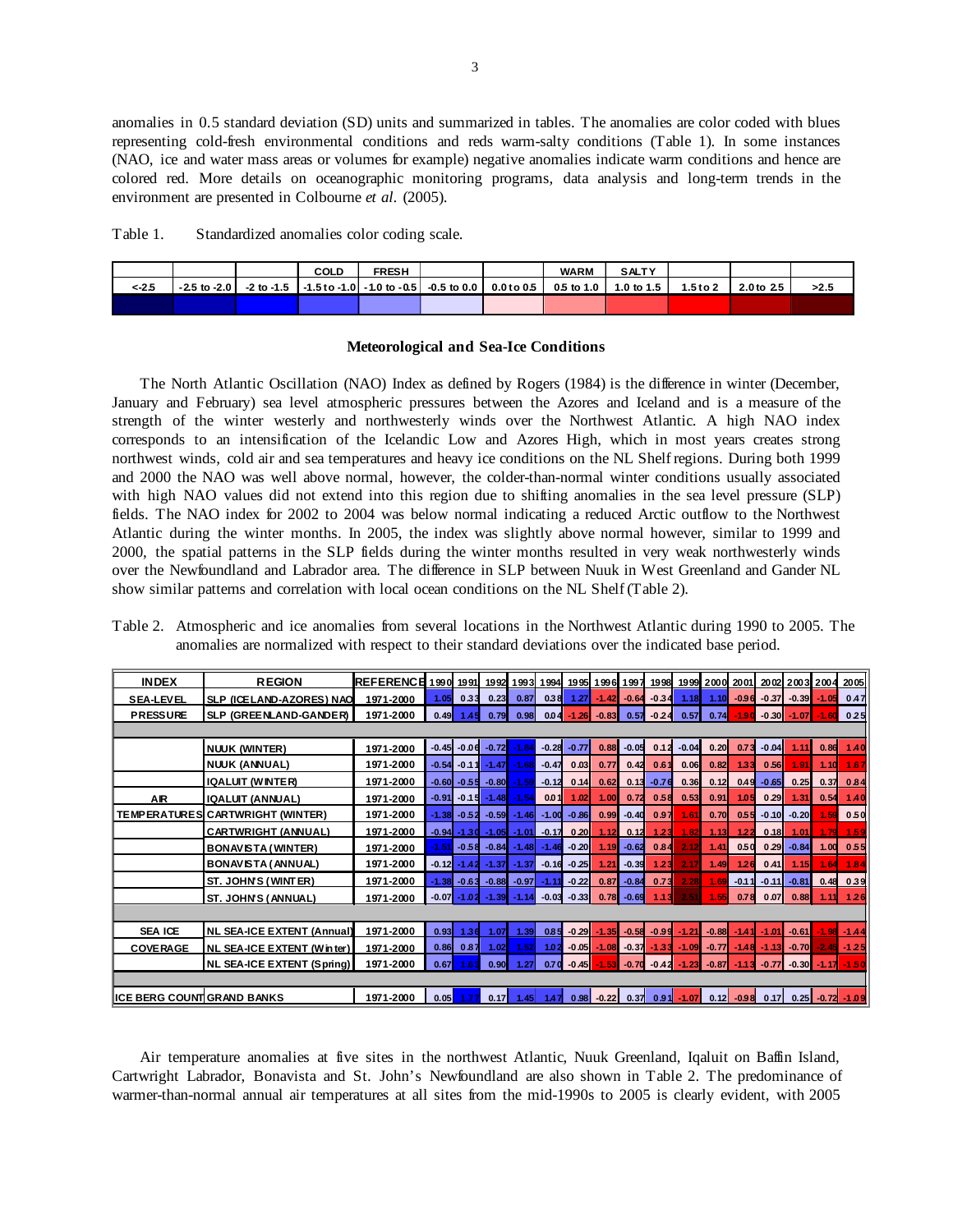annual values ranging from 1-2 standard deviations (SD) above normal. Winter values were also above normal, however the anomalies were generally <1 SD in magnitude. In terms of recent extremes, 1999 was a record breaking year at Cartwright (1.82 SD above normal) and at St. John's (2.51 SD above normal). The coldest overall air temperatures in the Northwest Atlantic since the 1990s occurred in 1993, when the annual anomalies were all >1 SD below normal.

 The location and concentration of sea ice are available from the daily ice charts published by Ice Central of Environment Canada in Ottawa. The time series of the areal extent of sea ice on the NL Shelf (between  $45^{\circ}$ - $55^{\circ}$ N) show that spring conditions during 2005 were slightly lighter than 2004 and the overall sea-ice extent remained below average for the  $11<sup>th</sup>$  consecutive year (Table 2). The winter of 2004 had the lowest amount of sea-ice on the NL Shelf since 1965. In general, during the past several years, the sea ice season was shorter than normal in most areas of the NL Shelf. Iceberg counts obtained from the International Ice Patrol of the US Coast Guard indicate a total of 11 icebergs drifted south of 48°N onto the Northern Grand Bank during 2005, the lowest number since 1966 and well below the 106 year average of 477. In 2004 there were 262 icebergs observed on the Northern Grand Bank and in some years of the early 1990s, over 1 500 icebergs drifted onto the northern Grand Bank. Years with low iceberg numbers on the Grand Banks generally correspond to warmer than normal meteorological and oceanographic conditions on the NL Shelf.

 More extensive analysis of meteorological, ice conditions and sea-surface temperature conditions in the Northwest Atlantic including the Newfoundland and Labrador Shelf are reported on an annual basis by Petrie *et al*. (2006).

### **Time Trends in Temperature and Salinity**

 Station 27, located in the Avalon Channel off Cape Spear NL (Fig. 1), was sampled 49 times (42 CTD profiles, 7 XBT profiles) during 2005. Depth versus time contours of temperature and temperature anomalies for 2005 are displayed in Fig. 2. The cold isothermal water column during late January to early April has temperatures ranging from near  $0^{\circ}$  to  $-1^{\circ}$ C. These temperatures persisted throughout the year below 100 m. Upper layer temperatures warmed to  $>0$ <sup>o</sup>C by mid-April and to  $>15$ <sup>o</sup>C by August, after which the autumn cooling commenced with values decreasing to  $2^{\circ}$ C by December. The seasonally heated upper-layer initially penetrated to about 60 m depth in June, then shoaled to 30-40 m during mid-summer due to local coastal upwelling and then gradually deepened to a maximum of about 100 m by late November.

Annual surface and bottom temperatures at Station 27 were similar to 2004 values,  $>2$  SD above their longterm means. Vertically averaged values over various depths were also above normal by close to 2 SD. In general, Station 27 temperatures were below normal from 1990-1995, reaching minimum values in 1991 when they dipped to 2-3 SD below normal. Temperatures warmed during the mid-1990s and have remained, for the most part, above normal for the past 10 years near bottom (Fig. 3 and Table 3). At other locations (Hamilton Bank, Flemish Cap and St. Pierre Bank) temperatures remained significantly above normal during both 2004 and 2005 with anomalies reaching a record 2.7 SD above normal on Hamilton Bank. Temperature time series obtained from thermographs deployed at inshore sites along the coast during the summer in water depths from 5-10 m show considerable variability about the mean due to local wind driven upwelling. In general however, they show similar patterns with mostly below normal anomalies during the first half of the 1990s and above normal during the latter half (Table 3).

 Depth *versus* time contours of salinity and salinity anomalies for 2005 are displayed in Fig. 3. Surface salinities reached maximum values in early winter  $(>32)$  and decreased to minimum values by late summer  $(<31.2$  in August). In the depth range from 50-100 m, salinities ranged from 32 to 32.7 and near bottom they varied throughout the year between 32.8 and 33.4. The period of low salinity values at shallow depths in late summer to late autumn, a prominent feature of the salinity cycle on the Newfoundland Shelf, is due largely to melting sea-ice off Labrador earlier in the year followed by advection southward onto the Grand Banks. Annually, surface salinities at Station 27 were only slightly above normal during 2005, a decrease from the values in 2002-2004. Depth averaged values also remained slightly above normal with the most significant anomalies at shallow depths. Upper-layer salinities during the past four years have ranged from near-normal to saltier than normal in contrast to the mainly fresher-than-normal values that dominated most of the 1990s (Fig. 3 and Table 3).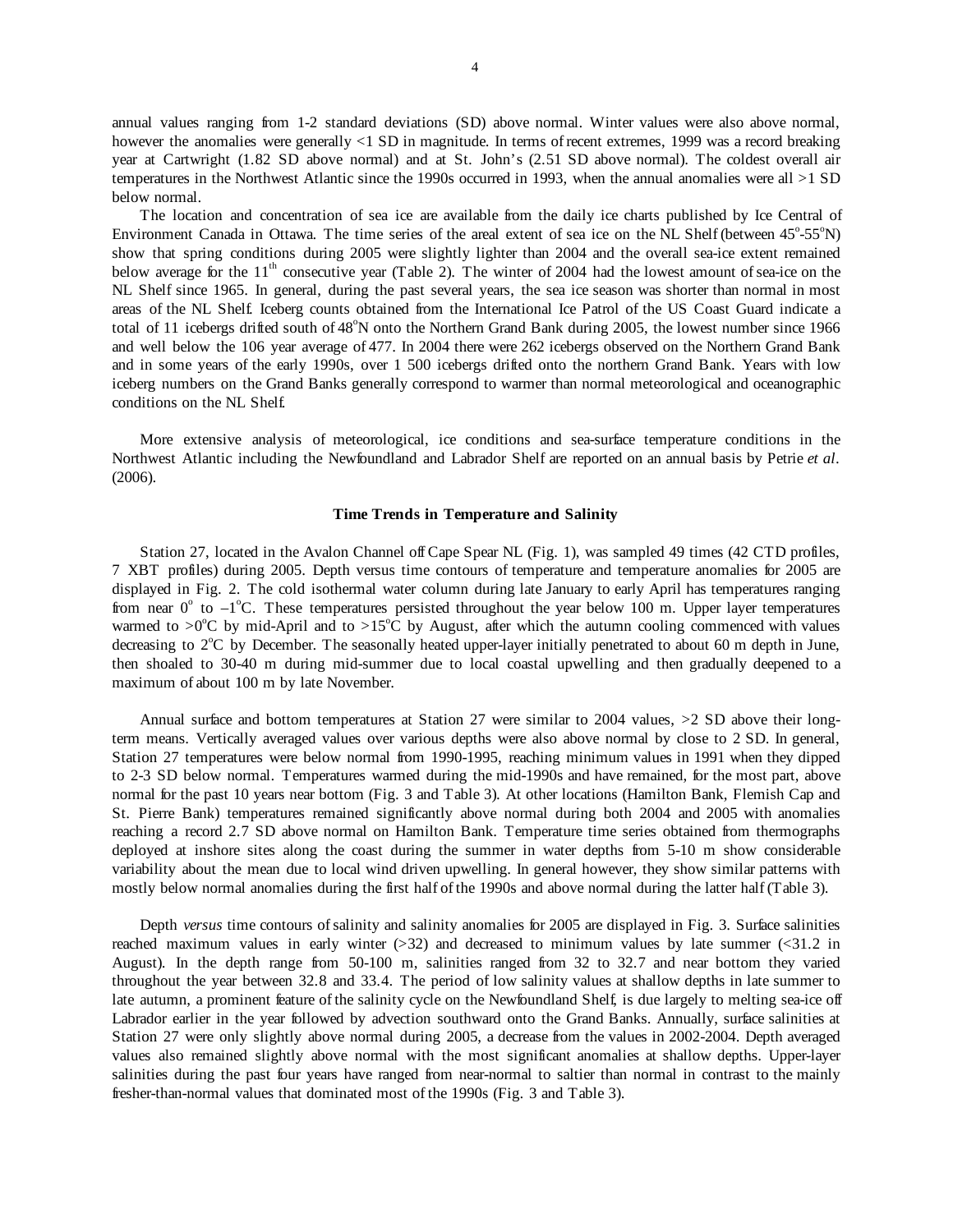

Fig. 2. Contours of the annual cycle of temperature and temperature anomalies (in °C) (top panels) and salinity and salinity anomalies (bottom panels) as a function of depth at Station 27 for 2005.



Fig. 3. Surface, bottom and depth averaged (0-176 m) annual temperature anomalies and the upper layer (0-50 m) depth averaged salinity anomalies at Station 27.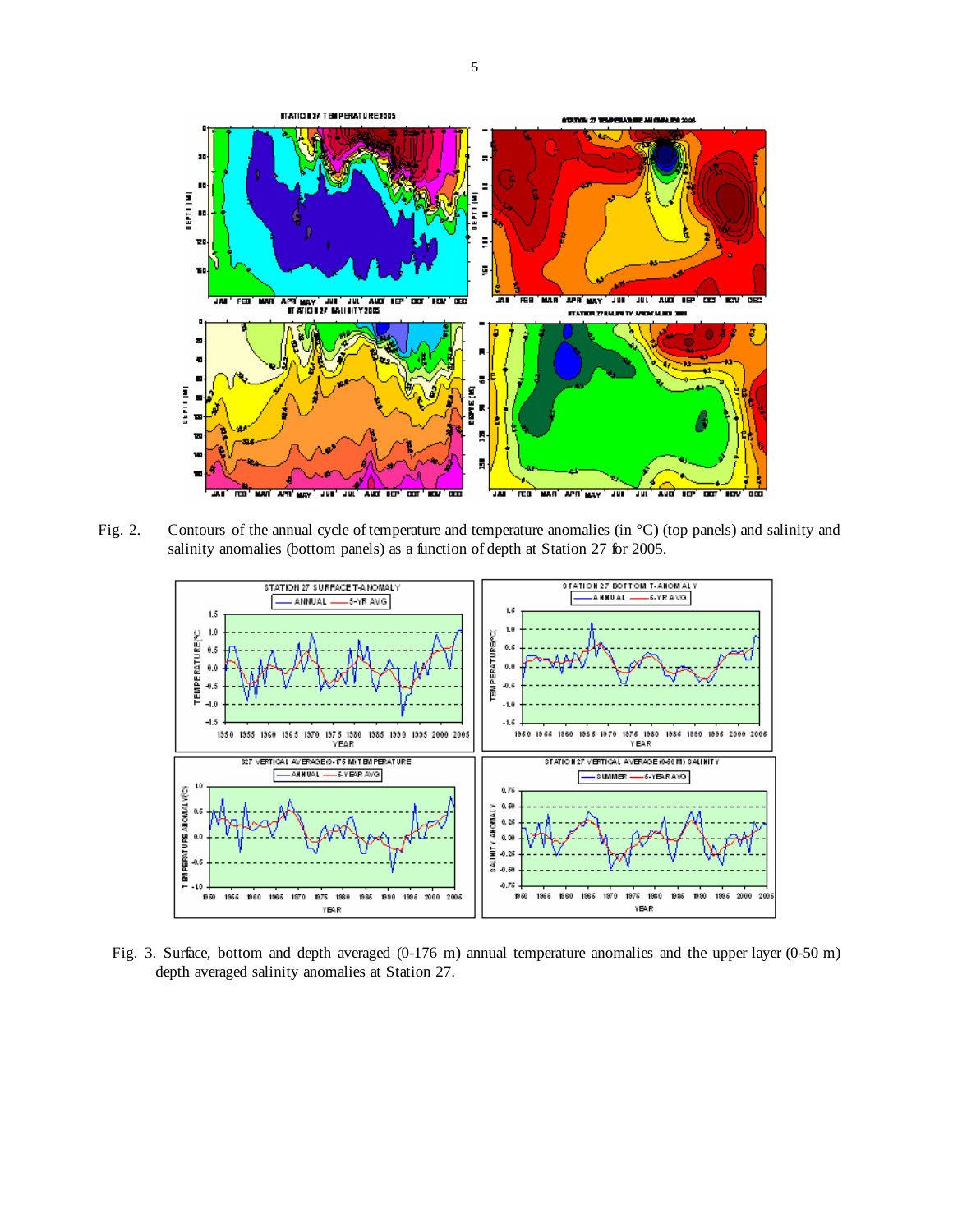On Hamilton Bank and Flemish Cap, surface salinities were also higher than normal during 2005. In fact salinities on the Flemish Cap have been above normal since 2001. During the past several decades cold ocean temperatures and fresher-than-normal waters were associated with strong positive NAO anomalies, colder-thannormal winter air temperatures, and heavy sea-ice conditions on the continental shelf (Colbourne *et al*., 1994, Drinkwater, 1996). The magnitude of negative salinity anomalies on the inner Newfoundland Shelf during most of the early 1990s is comparable to that experienced during the 'Great Salinity Anomaly' of the early 1970s (Dickson *et al*., 1988), however, the spatial extent of the fresh water was mainly restricted to the inner Newfoundland Shelf.

Table 3. Water property anomalies and ocean climate indices derived from temperature and salinity data collected on the Newfoundland and Labrador Shelf. The anomalies are normalized with respect to their standard deviations over the indicated base period. The grey shaded cells indicate no data.

| <b>INDEX</b>             | <b>LOCATION</b>              | <b>REFERENCE</b> | 1990    |                      | 1991 1992 1993  |         | 1994    |          | 1995 1996 | 1997    |         | 1998 1999 | 2000    | 2001    |         | 2002 2003      | 2004    | 2005    |
|--------------------------|------------------------------|------------------|---------|----------------------|-----------------|---------|---------|----------|-----------|---------|---------|-----------|---------|---------|---------|----------------|---------|---------|
|                          | <b>HAMILTON BANK</b>         | 1971-2000        | 0.38    |                      | -0.87 -0.56     | 0.34    | 0.15    | -0.19    | $-0.52$   | 0.12    |         | $-0.01$   | 1.75    | 0.05    | $-0.23$ |                | 2.03    |         |
| <b>SURFACE</b>           | <b>FLEMISH CAP</b>           | 1971-2000        | $-0.51$ | -1.30II              | $-1.54$         | $-1.66$ | $-0.73$ | 0.01     | 0.17      | 0.32    | 2.51    | 0.13      | 0.85    | 0.48    | -0.66   | 0.20           | 0.53    | 1.97    |
| <b>TEMPERATURE</b>       | <b>STATION 27</b>            | 1971-2000        | 0.05    | 2491                 | $-1.40$         | $-1.37$ | 0.32    | $-0.60$  | 0.32      | $-0.39$ | 0.86    | 1.81      | 1.15    | 0.92    | $-0.08$ | 1.34           | 2.00    | 2.00    |
|                          | <b>ST. PIERRE BANK</b>       | 1971-2000        | $-1.81$ | $-0.01$              | $-1.24$         | $-0.40$ | $-0.72$ | 0.74     | 0.39      | $-0.41$ | 1.13    | 1.21      | 1.51    | $-0.82$ | -0.08   | $-0.43$        | 0.44    | 2.18    |
|                          |                              |                  |         |                      |                 |         |         |          |           |         |         |           |         |         |         |                |         |         |
|                          | <b>HAMILTON BANK</b>         | 1971-2000        | $-0.40$ | 0.07                 | $-0.29$         | $-1.06$ | $-1.01$ | 0.74     | 0.56      | 1.04    | $-0.21$ | -0.46     | $-0.06$ | 0.13    | -0.51   | $-0.35$        | $-0.09$ | 0.73    |
| <b>SURFACE</b>           | <b>FLE MISH CAP</b>          | 1971-2000        | 0.75    | 0.47                 |                 | 0.00    | $-1.38$ | 0.80     | 0.60      | 1.14    | -0.06   | 0.82      | $-0.29$ | 1.26    | 1.49    | 2.27           | 1.46    | 1.20    |
| <b>SALINITY</b>          |                              | 1971-2000        |         |                      |                 | $-0.04$ | $-0.33$ |          | 0.22      | $-0.26$ | $-0.29$ | $-0.37$   | $-0.23$ | $-0.56$ |         |                | 0.58    | 0.44    |
|                          | <b>STATION 27</b>            |                  | 1.48    |                      | $-1.85 - 0.96$  |         |         | $-1.82$  |           |         |         |           |         |         | 1.06    | 1.01           |         |         |
|                          |                              |                  |         |                      |                 |         |         |          |           |         |         |           |         |         |         |                |         |         |
|                          | <b>STATION 27</b>            | 1971-2000        | $-0.76$ |                      | $-1.42 - 0.95$  | $-1.37$ | $-1.16$ | $-0.38$  | 1.24      | 0.83    | 1.36    | 1.43      | 1.31    | 1.50    | 0.60    | 0.63           | 2.95    | 2.65    |
| <b>BOTTOM</b>            | <b>FLEMISH CAP</b>           | 1971-2000        | $-2.30$ |                      | $-1.02 - 0.66$  | $-0.41$ |         | $-0.51$  | $-0.48$   | $-0.11$ | 0.82    | 1.78      | 0.36    | $-0.16$ | 0.11    | 0.84           | 1.08    | 2.12    |
| <b>TEMPERATURE</b>       | <b>HAMILTON BANK</b>         | 1971-2000        | $-1.19$ | $-0.45$              | $-0.96$         | -1.29   | $-0.64$ | 0.49     | 0.67      | 1.71    | 0.65    | 1.56      | 0.28    | 1.79    | 1.72    | 1.19           | 2.25    | 1.86    |
|                          | <b>ST. PIERREBANK</b>        | 1971-2000        | $-1.26$ | 0.20                 | $-0.47$         | $-0.69$ | $-1.78$ | $-1.07$  | $-0.21$   | $-0.21$ | $-0.61$ | 0.67      | 0.70    | $-0.53$ | $-0.62$ | $-1.11$        | 1.29    | 2.91    |
|                          |                              |                  |         |                      |                 |         |         |          |           |         |         |           |         |         |         |                |         |         |
|                          | <b>STATION 27 (0-20 M)</b>   | 1971-2000        | 0.26    | 2.40                 | $-1.10$         | $-1.22$ | 0.62    | $-0.31$  | 0.67      | $-0.10$ | 1.00    | 2.10      | 1.00    | 1.25    | 0.18    | 1.53           | 2.11    | 1.97    |
| VERTICALLY               | <b>STATION 27 (0-50 M)</b>   | 1971-2000        | $-0.18$ |                      | $-0.57$         | $-0.54$ | 0.63    | $-0.13$  | 1.62      | 0.03    | 0.18    | 1.26      | 0.95    | 1.73    | $-0.11$ | 1.48           | 1.96    | 1.94    |
| <b>AVERA GED</b>         | <b>STATION 27 (0-100 M)</b>  | 1971-2000        | 0.20    |                      | $-0.59$         | $-0.89$ | 0.59    | $-0.34$  | 2.24      | $-0.33$ | $-0.28$ | 1.23      | 0.87    | 1.12    | 0.56    | 1.30           | 2.61    | 1.89    |
| <b>TEMPERATURE</b>       | <b>STATION 27 (0-175 M)</b>  | 1971-2000        | $-0.13$ | 246                  | $-0.69$         | $-1.04$ | 0.16    | $-0.40$  | 2.47      | $-0.05$ | $-0.05$ | 1.18      | 1.14    | 1.25    | 0.68    | 1.18           | 2.95    | 1.98    |
|                          | ST. PIERREBANK (0-75 M)      | 1971-2000        | $-2.46$ | 0.45                 | $-0.26$         | $-0.87$ | $-1.47$ | $-1.27$  | $-0.49$   | $-1.01$ | $-0.36$ | 1.94      | 0.75    | $-0.65$ | $-0.14$ | $-0.59$        | 0.31    | 0.84    |
|                          |                              |                  |         |                      |                 |         |         |          |           |         |         |           |         |         |         |                |         |         |
| VERTICALLY               | <b>STATION 27 (0-20 M)</b>   | 1971-2000        | 1.57    |                      | -1.81 -0.95     | 0.02    | $-0.26$ | -1.77    | 0.17      | $-0.31$ | $-0.24$ | $-0.35$   | $-0.19$ | $-0.62$ | 1.10    | 1.08           | 0.61    | 0.48    |
| <b>AVERA GED</b>         | <b>STATION 27 (0-50 M)</b>   | 1971-2000        | 1.90    |                      | -1.63  -1.46    | $-0.17$ | $-0.31$ | -1.35    | $-0.17$   | $-0.20$ | $-0.03$ | $-0.17$   | $-0.44$ | $-0.79$ | 1.10    | 1.16           | 0.43    | 0.47    |
| <b>SALINITY</b>          | <b>STATION 27 (0-100 M)</b>  | 1971-2000        | 1.91    | -137                 | $-1.57$         | $-0.07$ | $-0.63$ | $-1.00$  | $-0.74$   | 0.16    | 0.08    | $-0.32$   | $-0.71$ | $-0.78$ | 0.77    | 0.85           | $-0.31$ | 0.01    |
|                          |                              |                  |         |                      |                 |         |         |          |           |         |         |           |         |         |         |                |         |         |
|                          | <b>STATION 27 (0-175 M)</b>  | 1971-2000        | 1.61    | -1411                | $-1.54$         | 0.15    | $-0.63$ | $-0.65$  | $-1.07$   | 0.08    | 0.16    | $-0.32$   | $-0.50$ | $-0.90$ | 0.49    | 0.29           | $-0.49$ | $-0.10$ |
|                          |                              |                  |         |                      |                 |         |         |          |           |         |         |           |         |         |         |                |         |         |
| <b>MIXED-LAYER</b>       | STATION 27 (WINTER)          | 1990-2004        | $-0.76$ |                      | $-1.11$ $-0.83$ | $-0.92$ | 1.39    | $-0.86$  | 0.88      | 0.69    | $-0.78$ | $-0.13$   | $-0.90$ | 0.72    | 0.94    | $-0.29$        | 1.95    | 0.79    |
| <b>MIXED-LAYER</b>       | STATION 27 (ANNUAL)          | 1990-2004        | $-0.95$ | $-1.34$              | 0.11            | $-0.04$ | 1.13    | $-1.60$  | 0.60      | $-0.60$ | $-0.27$ | $-0.17$   | $-0.50$ | 0.45    | 1.18    | $-0.27$        | 2.18    | 0.09    |
| <b>MIXED-LAYER</b>       | <b>STATION 27 (SPRING)</b>   | 1990-2004        | $-0.72$ | -0.791               | $-0.13$         | $-0.13$ | 0.38    | $-1.21$  | $-0.45$   | $-1.20$ | 1.55    | -1.11     | $-0.13$ | 0.98    | 0.91    | 0.02           | 2.03    | $-0.64$ |
| <b>STRATIFICATION</b>    | STATION 27 (ANNUAL)          | 1971-2000        | $-0.92$ | 0.07                 | $-0.11$         | $-0.79$ | $-0.12$ | 1.55     | $-1.09$   | 0.56    | 1.22    | 1.44      | 0.68    | 1.44    | $-0.17$ | 0.03           | $-0.35$ | 0.27    |
| <b>STRATIFICATION</b>    | STATION 27 (SPRING)          | 1971-2000        | $-1.31$ | -0.63                | $-0.93$         | $-0.22$ | $-0.51$ | 1.60     | $-0.75$   | 0.05    | 0.92    | 0.73      | $-0.22$ | 0.02    | $-0.91$ | $-0.89$        | $-0.28$ | 0.21    |
| <b>STRAT ONSET</b>       | ONSET (25% OF MAX)           | 1993-2004        |         |                      |                 | $-0.46$ | 0.77    | 2.10     | 0.50      | $-1.01$ | $-1.01$ | $-0.46$   | 0.63    | 0.22    | 0.91    | 0.91           | 1.09    | 0.36    |
| <b>STRAT PHASE</b>       | <b>TIME OF MAX AMPLITUDE</b> | 1993-2004        |         |                      |                 | 0.48    | 0.23    | $-1.35$  | 1.72      | $-0.43$ | $-1.10$ | $-1.35$   | 0.56    | $-0.60$ | 0.39    | 1.39           | 0.06    | 0.64    |
| <b>10 M TEMPER ATURE</b> | <b>STOCK COVE BB</b>         | 1971-2000        | 0.44    |                      | $-1.73 - 0.36$  | $-1.76$ | 0.98    | 0.09     | 0.53      | $-0.70$ | 0.96    | 0.90      | 1.18    | 1.33    | 1.08    | 1.32           | 1.05    | 1.44    |
| <b>10 M TEMPER ATURE</b> | <b>COMFORT COVE NDB</b>      | 1982-2004        | 1.16    |                      | $-1.97 - 0.71$  | $-1.73$ | 0.13    | $-1.05$  | 0.79      | $-0.61$ | $-0.09$ | 0.94      | 1.10    |         | 0.72    | 0.83           |         | 0.40    |
| <b>10 M TEMPER ATURE</b> | <b>ARNOLDS COVE PB</b>       | 1981-2004        | 0.81    |                      | $-1.86 - 1.23$  | $-1.42$ | 0.56    | $80.0 -$ | 0.72      | $-0.26$ | 0.56    | 2.3.      | 1.03    | 0.52    | 0.59    | 1.10           | $-0.12$ | 0.44    |
| <b>5 M TEM PERATURE</b>  | <b>BRISTOL'S HOPE</b>        | 1989-2004        | $-0.57$ |                      |                 | $-0.52$ | 0.64    | 0.14     | 0.22      | 0.06    | $-0.54$ | 1.15      | 0.83    | 0.78    | 0.18    | 1.03           | 0.37    | 0.98    |
| 9 M TEM PERATURE         | <b>HAMPDEN WB</b>            | 1992-2004        |         |                      | $-0.24$         | 0.37    | $-1.32$ | $-2.01$  | $-0.20$   | $-0.72$ |         | 0.60 0.37 | 1.61    | $-0.73$ |         | $0.75 \, 0.50$ | 1.02    | 1.11    |
| 10 M TEMPER ATURE        | <b>OLD BONAVENTURE</b>       | 1991-2004        |         |                      | $-1.76 - 1.11$  | $-0.98$ | 2.05    | 0.17     | 0.62      | $-0.01$ |         | -0.46     | 0.09    | 1.25    | 0.36    | 0.20           | $-0.41$ | 0.63    |
| 10 M TEMPER ATURE        | <b>UPPER GULLIESCB</b>       | 1990-2004        |         | $-1.44$ $-1.57$ 1.13 |                 | $-0.38$ | 0.39    | 0.50     | $-1.03$   | 0.00    | $-1.23$ | 1.78      | $-0.15$ | 0.22    | 0.50    | 1.26           | 0.02    | 1.85    |

 The stratification of the water column (defined as the density difference between 0 and 50 m divided by 50) was computed from temperature and salinity data collected at Station 27. The annual stratification was generally below normal in the early 1990s, increased to above normal from 1997-2001 and has since varied slightly about the mean. The spring values show similar patterns, however they were significantly below normal in 2002 and 2003. Before 1997 (except 1995) stratification was mostly below normal. The time of the spring onset of stratification and of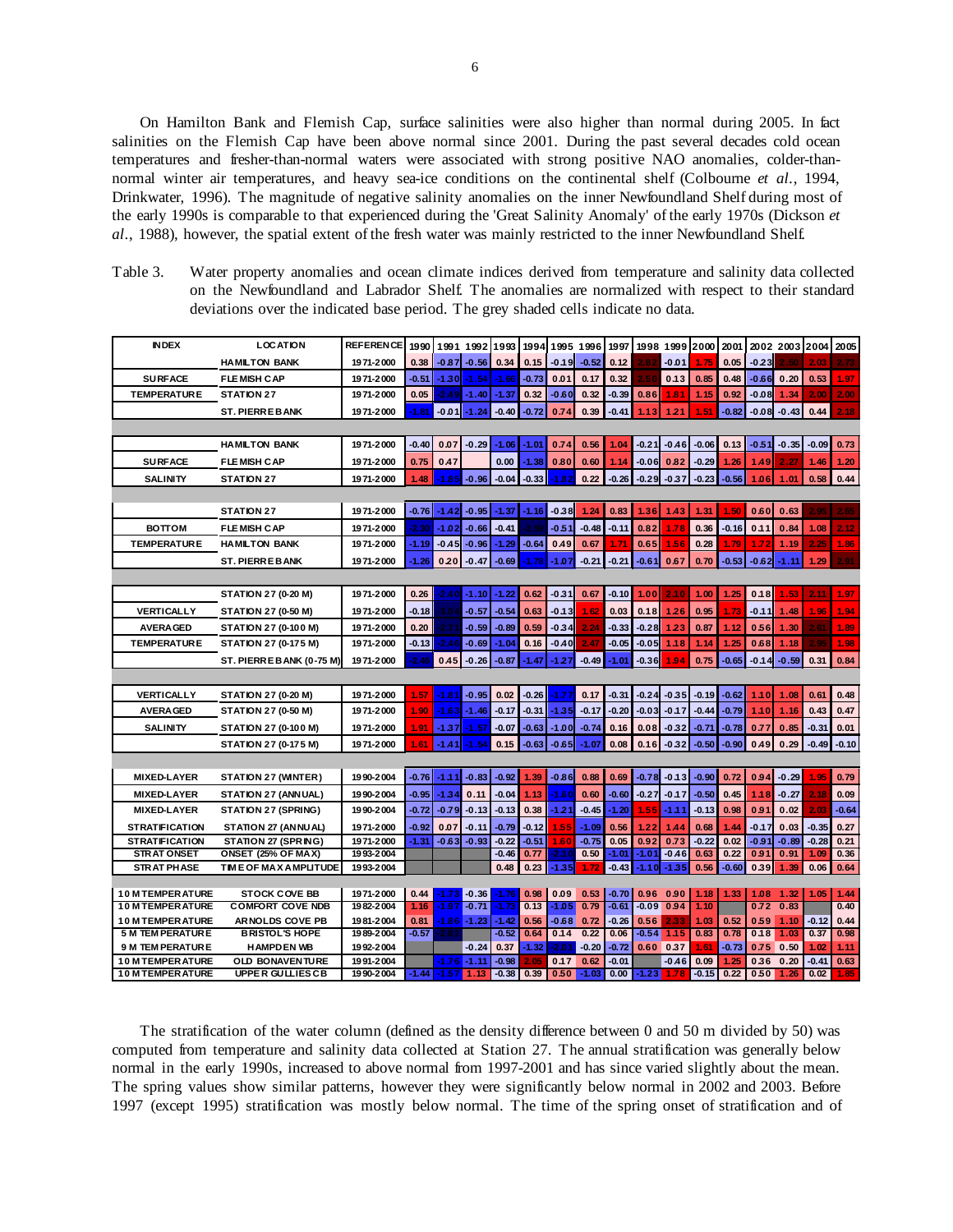maximum amplitude are highly variable; the initial onset was slightly later than normal from 2000-2005, although the 2001 and 2005 values were not significant. The mixed layer depth (MLD), estimated as the depth of maximum density gradient, is also highly variable on the inner NL Shelf. During 2004 the MLD was significantly  $(>2$  SD) deeper than normal but shoaled to near normal depths during 2005. The 2005 values also exhibited seasonal differences with the winter value deeper than normal and the spring values slightly shallower than normal (Table 3).

### **Standard Sections**

In 1976, ICNAF standardized a suite of oceanographic monitoring stations along sections in the Northwest Atlantic Ocean from Cape Cod (USA) to Egedesminde (West Greenland) (ICNAF, 1978). Beginning in 1998 under the AZMP program, the Bonavista and Flemish Cap sections are occupied during the spring, summer and autumn and a section crossing the Southeast Grand Bank was added to the spring and autumn monitoring surveys. In 2005 the Southeast Grand Bank section was sampled during April and November, the Flemish Cap section during April, July and December, the Bonavista section during May, July and December and the White Bay and Seal Island sections during late July. In addition a section along the south coast of Newfoundland was constructed based on temperature and salinity data collected using a net-mounted CTD during the April multi-species survey (Fig. 1).

The water mass characteristics observed along the standard sections crossing the Newfoundland and Labrador Shelf are typical of sub-polar waters with a sub-surface temperature range on the shelf of -1º to 2ºC and salinities of 32 to 33.5 (Fig. 4 to 6). Labrador Slope Water flows southward along the shelf edge and into the Flemish Pass region, this water mass is generally warmer and saltier than the sub-polar shelf waters with a temperature range of 3<sup>o</sup> to  $4^{\circ}$ C and salinities in the range of 34 to 34.75. Surface temperatures normally warm to  $10^{\circ}$  to  $12^{\circ}$ C during late summer, while bottom temperatures remain <0 $^{\circ}$ C over the Grand Banks but increase to 1 $^{\circ}$  to 3.5 $^{\circ}$ C near the shelf edge below 200 m and in the deep troughs between the banks. In the deeper waters of the Flemish Pass and across the Flemish Cap, bottom temperatures generally range from  $3^\circ$  to  $4^\circ$ C. In general, the water mass characteristics encountered along the standard sections undergo seasonal modification due to the seasonal cycles of air-sea heat flux, wind forced mixing and ice formation and melt which leads to intense vertical and horizontal gradients, particularly along the frontal boundaries separating the shelf and slope water masses.

 Throughout most of the year the cold, relatively fresh water overlying the shelf is separated from the warmer higher density water of the continental slope region by a strong temperature and density front (Fig. 4). This winter formed water mass is commonly referred to as the cold intermediate layer or CIL (Petrie *et al*., 1988) and is generally regarded as a robust index of ocean climate conditions off the eastern Canadian continental shelf. While the area of the CIL water mass undergoes significant annual variability, the changes are highly coherent from the Labrador Shelf to the Grand Banks. This shelf water mass remains present throughout most of the year as summer heating increases the stratification in the upper layers to a point where heat transfer to the lower layers is inhibited, although it continues to undergo a gradual decay during late summer reaching a minimum in late autumn due mainly to wind forced mixing. The seasonal extent of this winter chilled water mass is evident in the contour plots of the temperature along the Flemish Cap and Bonavista sections in 2005 (Fig. 4 and 5). Along the Bonavista Section the CIL water mass extended to near the surface during spring, was the  $5<sup>th</sup>$  smallest since 1948 in the summer and was nearly gone by late autumn.

Seasonal cross sections of salinity for 2005 show remarkable similarities from spring to autumn with slightly fresher upper-layer shelf values occurring during the summer (Fig. 4 and 5). Climate indices based on temperature and salinity data collected along sections from southern Labrador to southern Newfoundland are displayed in Table 4 for the years 1990-2005. On the southern Labrador Shelf south to eastern Newfoundland temperature and salinity has been increasing since the near-normal year of 2000 reaching near-record high values in 2004 and continuing warm and salty during 2005. From 1990 to 1994 conditions were significantly below normal in these areas. Farther south on the Grand Bank and St. Pierre Bank conditions have been more variable with near-record cold conditions during the spring of 2003. During 2004 and 2005 however ocean conditions in this area have also become generally warmer and saltier than normal, although the magnitude of the anomalies are lower than those observed farther north.

 In 2005 the CIL areas along all sections during spring, summer and autumn were below normal, implying warmer-than-normal water temperatures on the continental shelf. Along the Bonavista section for example, the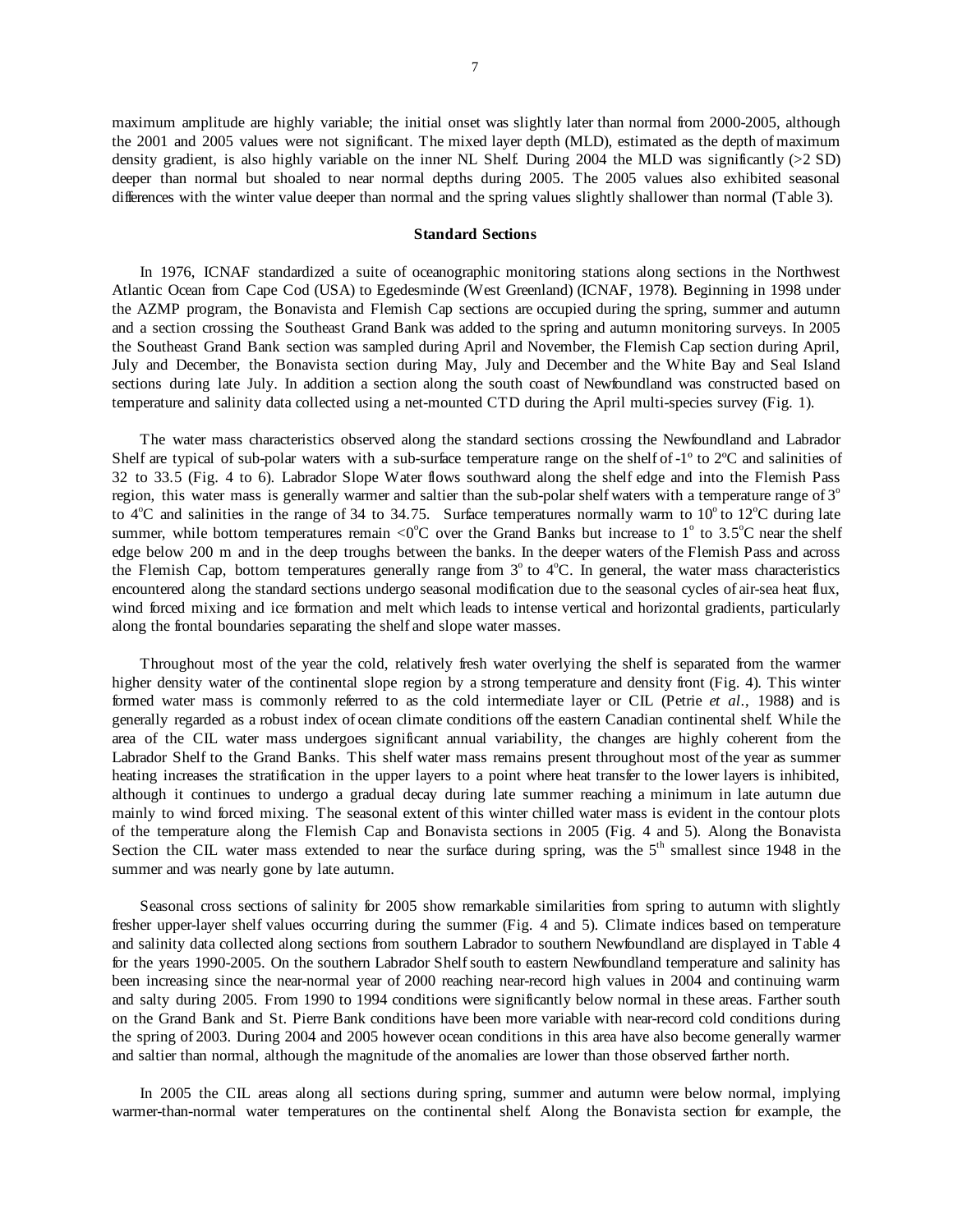summer CIL area was below normal for the  $11<sup>th</sup>$  consecutive year ranking the  $5<sup>th</sup>$  warmest year in the 57 year time series. This represents only a slight cooling from 2004 when it was the  $2^{nd}$  lowest on record. The overall average temperature along the Bonavista section was the  $3<sup>rd</sup>$  highest on record in 2005, surpassed only by 2004 and 1965 (Fig. 7).



Fig. 4. Contours of temperature (°C) and salinity across the Newfoundland Shelf along the Flemish Cap Section (Fig. 1) during the spring, summer and autumn of 2005.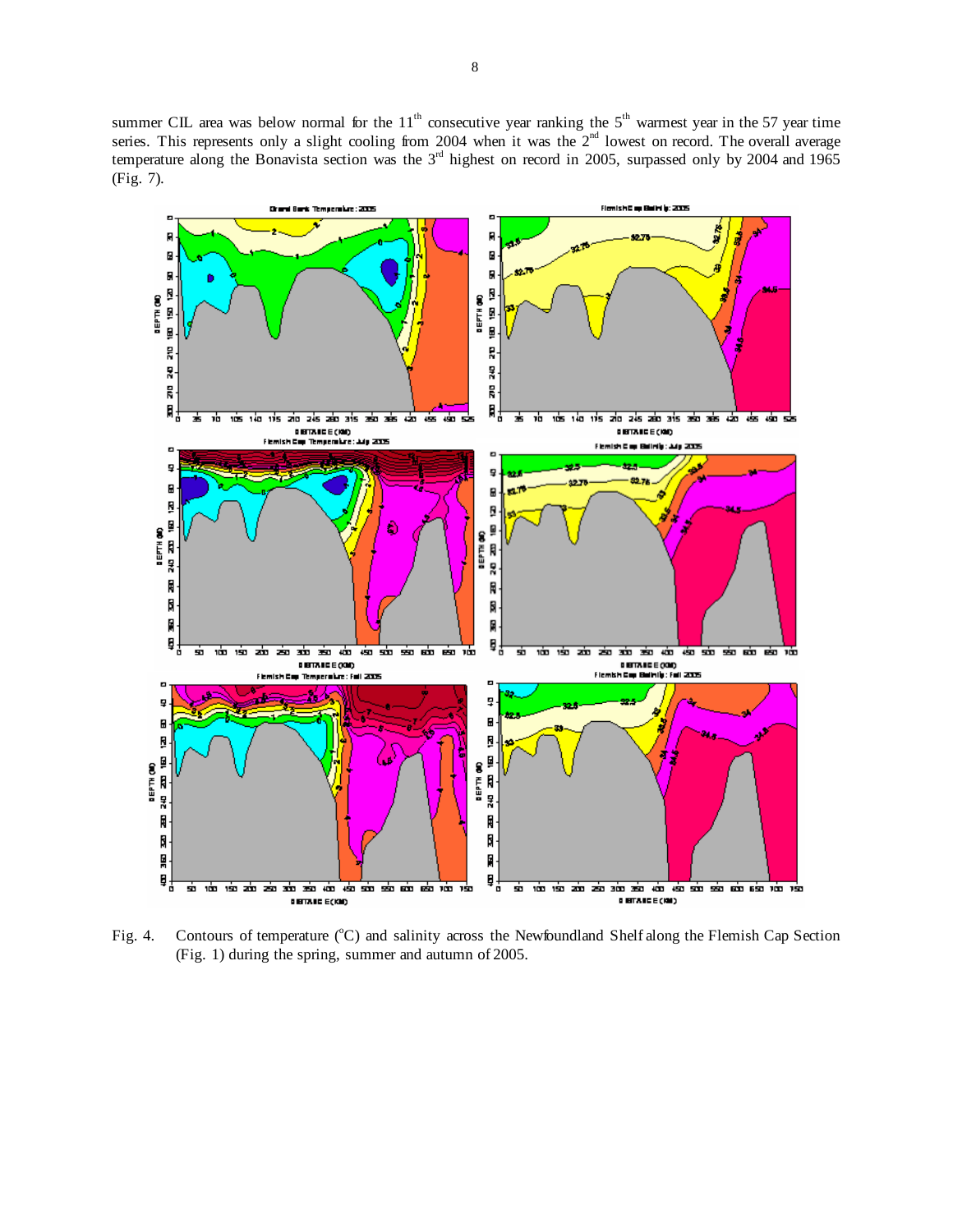

Fig. 5. Contours of temperature (°C) and salinity across the Newfoundland Shelf along the Bonavista Section (Fig. 1) during the spring, summer and autumn of 2005.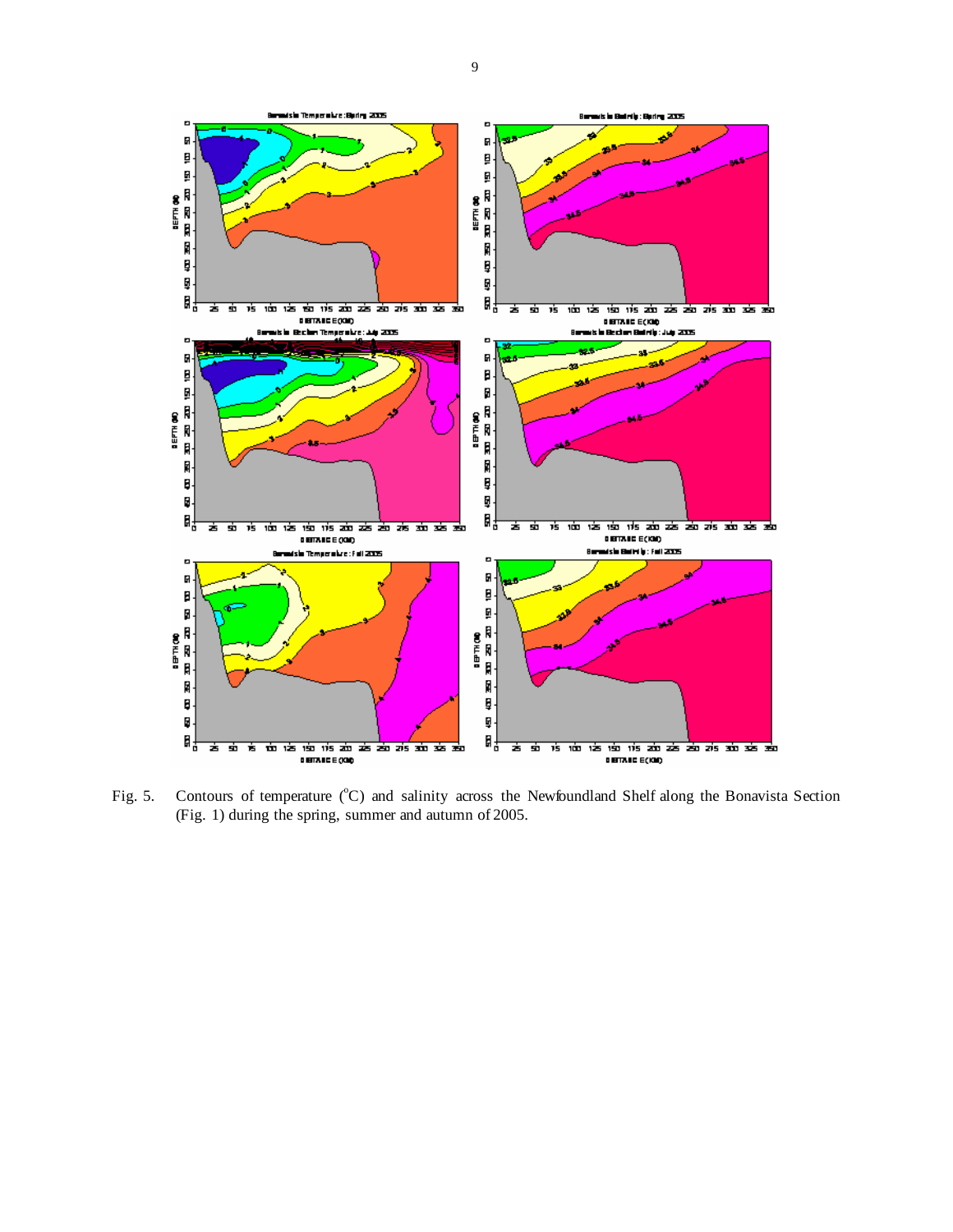

Fig. 6. Contours of temperature (°C) and salinity across the Newfoundland Shelf along the White Bay and Seal Island Sections (Fig. 1) during the summer of 2005.



Fig. 7. Time series of the summer cold-intermediate layer (CIL) areas and the average temperature on the Newfoundland and Labrador Shelf along the Bonavista and Seal Island sections. See Fig. 1 for locations.

On the Grand Bank along the  $47^{\circ}N$  section, the summer CIL area was below normal for the  $8^{\text{th}}$  consecutive year and along the southeast Bank section it was below normal for the  $6<sup>th</sup>$  consecutive year with the spring of 2005 the  $2<sup>nd</sup>$  lowest and 2003 the highest since 1972. On St. Pierre Bank the CIL area decreased sharply over the record high value during the cold spring of 2003. In this area, 1999 appears to be the warmest year in the time series. Salinities continued above normal along northern sections (Bonavista, White Bay and Seal Island) but were near normal on the Grand Bank and St. Pierre Bank. The baroclinic transport in the offshore branch of the Labrador Current was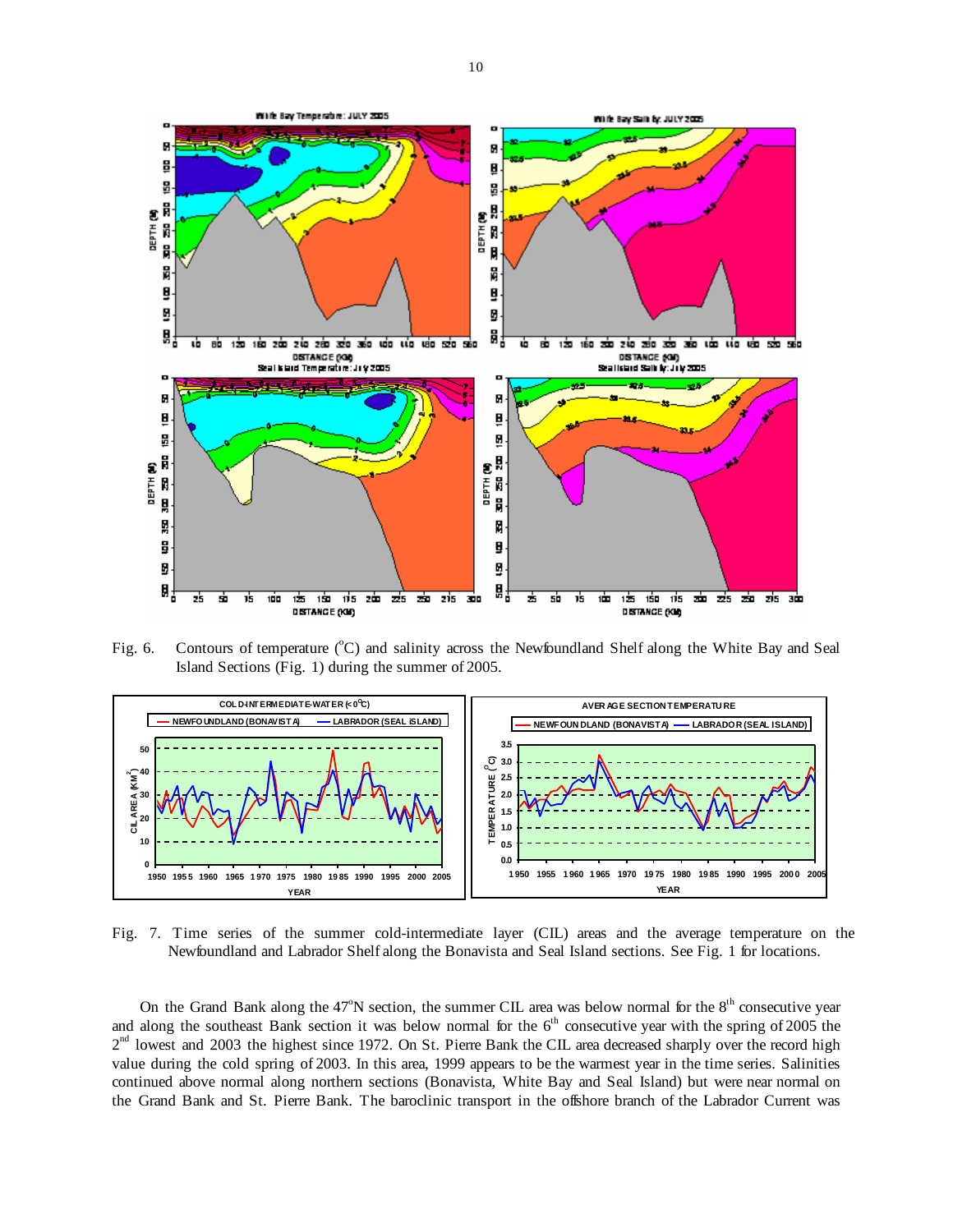above normal during 2005 off southern Labrador and off the Grand Bank through the Flemish Pass, continuing a 6 year trend. Along the Bonavista Section however, where a significant component of the flow is in the offshore direction, there are no apparent patterns in the estimates of transport in recent years.

Table 4. Temperature and salinity anomalies and ocean climate indices derived from data collected along standard sections from southern Labrador to southern Newfoundland. The anomalies are normalized with respect to their standard deviations over the indicated base period.

| <b>REGION/SECTION</b>              | <b>INDEX</b>                                               | REFERENCE 1990         |                    | 1991               | 1992             | 1993                     | 1994               | 1995         | 1996            | 1997 1998          |                    | 1999                | 2000            | 2001             | 2002                    | 2003            | 2004         | 2005            |
|------------------------------------|------------------------------------------------------------|------------------------|--------------------|--------------------|------------------|--------------------------|--------------------|--------------|-----------------|--------------------|--------------------|---------------------|-----------------|------------------|-------------------------|-----------------|--------------|-----------------|
|                                    | COLD-INTERMEDIATE-LAYER AREA                               | 1971-2000              | 1.26               | 1.36               | 0.55             | 0.71                     | 0.61               | $-1.22$      | 0.51            | $-1.46$            | $-0.63$            | $-1.91$             | 0.26            | $-0.52$          | $-1.07$                 | $-0.43$         | $-1.41$      | $-1.09$         |
| <b>SOUTHERN</b>                    | <b>MEAN CIL TEMPERATURE</b>                                | 1971-2000              | $-1.42$            | $-0.87$            | 4.11             | $-1.30$                  | $-0.79$            | 1.25         | 0.27            | 0.31               | 0.11               | 1.13                | 0.48            | 0.62             | 0.54                    | $-0.09$         | 0.58         | 1.01            |
| <b>LABRADOR</b>                    | <b>MINIMUM CIL TEMPERATURE</b>                             | 1971-2000              | $-0.45$            | $-0.71$            | 0.46             | $-0.82$                  | $-0.18$            | 2.39         | 0.11            | $-0.16$            | 0.06               | 1.48                | $-0.06$         | 1.42             | $-0.13$                 | 1.08            |              | 1.42            |
| <b>SEAL ISLAND</b>                 | <b>MEAN SECTION TEMPERATURE</b>                            | 1971-2000              | $-1.32$            | $-1.24$            | $-1.04$          | $-0.98$                  | $-0.51$            | 0.66         | 0.37            | 1.0                | 0.90               | 1.26                | 0.35            | 0.55             | 0.8 <sub>2</sub>        | 1.12            | 2.0          | 1.42            |
| <b>SECTION</b>                     | <b>MEAN SECTION SALINITY</b>                               | 1971-2000              | $-0.62$            | $-0.72$            | 1.02             | $-0.14$                  | $-0.35$            | 0.81         | $-0.14$         | 0.86               | 0.44               | 0.91                | $-0.35$         | 0.44             | 1.18                    | 0.28            | 1.34         | 0.81            |
| (SUMMER)                           | <b>INSHORE SHELF SALINITY</b>                              | 1971-2000              | 0.07               | $-0.77$            | 0.98             | 1.05                     | $-0.54$            | 0.71         | 0.54            | 0.67               | 0.48               | 1.05                | 4.11            | 0.29             | 0.67                    | 0.18            | 0.22         | 1.21            |
|                                    | <b>LABRADOR CURRENT TRANSPORT</b>                          | 1971-2000              | 0.64               | 0.84               | 1.32             | $-1.54$                  | $-0.52$            | 0.43         | 0.84            | 0.50               | 1.18               | $-0.11$             | 0.98            | 1.18             | 1.5 <sub>1</sub>        | 1.46            | 1.05         | 1.59            |
|                                    |                                                            |                        |                    |                    |                  |                          |                    |              |                 |                    |                    |                     |                 |                  |                         |                 |              |                 |
|                                    | COLD-INTERMEDIATE LAYER AREA                               | 1977-2000              | 1.69               | 0.95               | 1.02             | 0.83                     | 0.96               | $-0.69$      | 0.10            | $-0.50$            | $-1.0$             | $-1.10$             | 0.10            | $-0.64$          | $-0.98$                 | $-0.54$         | $-1.90$      | $-1.29$         |
| <b>NO RTHEAST</b>                  | <b>MEAN CIL TEMPERATURE</b>                                | 1977-2000              | $-1.14$            | $-0.54$            | 0.66             | $-1.08$                  | $-0.42$            | 0.42         | 0.42            | $-0.24$            | 0.42               | 1.55                | 0.18            | 0.66             | 0.9 <sub>5</sub>        | 0.06            | 2.45         | 1.13            |
| <b>NEW FOUNDL AND</b>              | <b>MINIMUM CIL TEMPERATURE</b>                             | 1977-2000              | $-0.41$            | $-0.68$            | 0.66             | -0.94                    | $-0.34$            | $-0.16$      | 0.80            | $-0.24$            | $-0.20$            | 1.20                | 0.29            | 0.15             | 0.2                     | 0.37            | 4.6          | 0.75            |
| <b>WHITE BAY SECTION</b>           | <b>MEAN SECTION TEMPERATURE</b>                            | 1977-2000              | $-1.46$            | $-0.84$            | $-1.65$          | $-1.29$                  | $-1.31$            | 0.01         | $-0.11$         | 1.00               | 1.22               | 1.50                | 0.55            | 0.5              | 0.6 <sub>0</sub>        | 1.00            | 1.92         | 2.00            |
|                                    |                                                            |                        | $-1.07$            | $-0.77$            |                  |                          |                    |              |                 |                    | 0.77               | $-0.25$             |                 |                  |                         |                 | 1.5          |                 |
| (SUMMER)                           | <b>MEAN SECTION SALINITY</b><br><b>MEAN SHELF SALINITY</b> | 1977-2000<br>1977-2000 | 0.17               | $-0.65$            | 0.66<br>$-1, 21$ | $-0.15$<br>0.98          | $-0.77$<br>$-0.75$ | 0.57<br>0.17 | $-1.38$<br>0.90 | 1.49<br>1.59       | 0.07               | $-1.67$             | 0.40<br>$-0.60$ | 0.36<br>0.07     | 1.4<br>1.1 <sub>9</sub> | 0.46<br>$-0.34$ | 0.88         | 0.98<br>$-0.09$ |
|                                    |                                                            |                        |                    |                    |                  |                          |                    |              |                 |                    |                    |                     |                 |                  |                         |                 |              |                 |
|                                    |                                                            | 1977-2000              | 1.90               | 1.11               | 0.55             | 0.53                     | 1.05               | $-0.74$      | $-0.44$         | $-0.4$             | 0.14               | $-0.94$             | $-0.1$          | $-0.90$          | $-0.3$                  | $-0.01$         | $-1.02$      | $-0.90$         |
|                                    | CIL AREA (SPRING)<br>CIL AREA (SUMMER)                     | 1971-2000              | 1.66               | 1.78               | 0.01             | 0.55                     | $-0.03$            | $-0.99$      | 0.49            | $-1.0$             | $-0.35$            | $-0.93$             | $-0.17$         | $-1.2$           | $-0.98$                 | $-0.58$         | $-1.7$       | $-1.41$         |
|                                    |                                                            |                        | 1.46               |                    | 0.84             | 1.33                     | 0.92               | $-0.63$      | $-0.45$         | $-1.1$             | $-0.76$            | $-1.43$             | $-0.19$         |                  |                         | 4.17            | $-1.4$       | $-1.40$         |
|                                    | CIL AREA (FALL)                                            | 1979-2000              |                    | 0.45               |                  |                          |                    |              |                 |                    |                    |                     |                 | $-0.5$           | $-0.93$                 |                 |              |                 |
| <b>EASTERN</b>                     |                                                            |                        |                    |                    |                  |                          |                    |              |                 |                    |                    |                     |                 |                  |                         |                 |              |                 |
| <b>NEW FOUNDL AND</b>              | <b>MEAN CIL TEMPERATURE (SUMMER)</b>                       | 1971-2000              | $-0.95$            | $-1.51$            | 0.40<br>$-0.25$  | $-1.09$<br>$-0.78$       | $-0.47$<br>$-0.48$ | 0.71<br>0.19 | 1.41            | $-0.40$<br>$-0.06$ | $-1.02$<br>$-0.09$ | $-0.19$             | 0.09<br>0.34    | 1.3<br>$1.2^{1}$ | $-0.26$<br>0.54         | $-0.26$<br>0.28 | 1.61         | 1.48<br>1.73    |
| <b>BONAVISTA</b><br><b>SECTION</b> | <b>MINIMUM CIL TEMPERATURE (SUMMER)</b>                    | 1971-2000              | $-0.41$<br>$-1.68$ | $-0.79$<br>$-1.61$ | $-1.30$          | $-0.97$                  | $-0.83$            | 0.30         | 0.88            |                    | 0.87               | 0.62                | 0.75            | 0.56             | 0.66                    | 0.99            | 2.48         |                 |
|                                    | MEAN SECTION TEMPERATURE (SUMME 1971-2000                  |                        |                    |                    |                  |                          |                    |              | $-0.10$         | $1.0^{\circ}$      |                    | 141                 |                 |                  |                         |                 |              | 2.05            |
|                                    | <b>MEAN SECTION SALINITY (SUMMER)</b>                      | 1971-2000              | $-1.18$            | -1.18              | 0.32             | 0.04                     | 0.5                | 16           | 4.54            | 1.5                | 0.04               | 0.41                | 0.41            | 0.29             | 2.6                     | 1.14            | 2,4          | 1.51            |
|                                    | <b>INSHORE SHELF SALINITY (SUMMER)</b>                     | 1971-2000              | 0.74               | $-1.19$            | $-1.10$          | 0.30                     | 0.56               | $-1.19$      | 0.13            | 0.13               | $-0.31$            | 1.81                | 0.74            | $-0.40$          | 2 <sub>3</sub>          | 0.04            | 1.00         | 1.09            |
|                                    | LABRADOR CURR ENT TRANSPORT (SUI 1971-2000                 |                        | $-0.16$            | 1.49               | 1.49             | 0.39                     | $-0.24$            | $-0.24$      | 0.47            | 0.08               | $-0.32$            | 1.73                | 0.63            | $-1.02$          | 0.39                    | 0.70            | $-0.16$      | 0.23            |
|                                    |                                                            |                        | 0.95               | 0.90               |                  |                          |                    | 0.42         | $-0.50$         |                    | $-0.94$            | $-2.1$ <sup>2</sup> | $-0.36$         | 0.05             | 1.22                    |                 | $-1.57$      |                 |
|                                    | CIL AREA (SPRING)                                          | 1971-2000              |                    |                    | 0.77             | 1.02                     | 0.87               |              |                 | $-0.10$            |                    |                     |                 |                  |                         | 1.44            |              | $-1.14$         |
| <b>GRAND BANK</b>                  | CIL AREA (SUMMER)                                          | 1971-2000              | $-0.03$            | 1.6                | 0.62             |                          | $-0.0$             | 0.26         | 0.80            | 0.26               | $-0.72$            | 1.3                 | 1.25            | $-0.5$           | 0.80                    | $-0.41$         |              | $-1.06$         |
| <b>FLEMISH PASS</b>                | CIL AREA (FALL)                                            | 1973-2000              | 0.47               | 0.66               | 0.02             | 0.09                     | 0.76               | $-0.36$      | 0.28            | $-0.33$            | 0.04               | $-1.37$             | 0.01            | $-0.17$          | $-0.62$                 | 0.54            | $-1.50$      | $-0.57$         |
| <b>FLEMISH CAP</b>                 |                                                            |                        | $-1.07$            | $-1.83$            | $-1.30$          |                          |                    | $-0.85$      |                 |                    |                    | 1.39                |                 |                  |                         |                 | 1.30         |                 |
| 47 <sup>o</sup> N                  | <b>MEAN CIL TEMPERATURE (SUMMER)</b>                       | 1971-2000              |                    |                    | $-0.25$          | $-1.70$<br>$-0.79$       | $-0.22$            |              | 0.86            | 0.27               | 0.59               |                     | 0.99            | 0.90<br>2.3      | 0.1                     | $-0.40$         |              | 0.86            |
|                                    | <b>MINIMUM CIL TEMPERATURE (SUMMER)</b>                    | 1971-2000              | $-0.11$            | $-0.86$            |                  |                          | $-0.55$            | $-0.05$      | 1.97            | 0.69               | $-0.08$            | 1.06                | 0.93            |                  | $-0.42$                 | 0.39            | 0.66         | 1.13            |
| <b>SECTION</b>                     | MEAN SECTION TEMPERATURE (SUMME 1971-2000                  |                        | $-0.64$            | $-1.31$            | 1.58             | 24                       |                    | $-0.67$      | 0.18            | $-0.12$            | 0.82               | 1.59                | 0.45            |                  | $-0.20$                 | 241             | 1.29         | 1.19            |
|                                    | <b>MEAN SECTION SALINITY (SUMMER)</b>                      | 1971-2000              |                    | $-0.15$            | 0.05             | 0.15                     |                    | 0.54         | 0.34            | 1.1                | 0.73               | 0.83                | $-0.05$         |                  | 1.3                     | וכי כ           | 1.1          | $-0.44$         |
|                                    | <b>INSHORE SHELF SALINITY (SUMMER)</b>                     | 1971-2000              |                    | $-0.54$<br>0.18    | 0.83             | $-0.42$<br>$0.8^{\circ}$ | $-0.18$            | $-0.42$      | 0.71<br>0.07    | 0.12               | 0.18<br>1.24       | $-0.06$             | 0.83<br>1.13    | $-0.83$          | 0.47<br>145             | 0.06            | 0.12<br>1.13 | $-0.30$         |
|                                    | LABRADOR CURR ENT TRANSPORT (SUI 1971-2000                 |                        |                    |                    | 1.45             |                          |                    | 1.13         |                 | 0.39               |                    | $-0.14$             |                 | 1.2 <sub>6</sub> |                         |                 |              | 1.13            |
|                                    |                                                            |                        |                    |                    |                  |                          |                    |              |                 |                    |                    |                     |                 |                  |                         |                 |              |                 |
|                                    | CIL AREA (SPRING)                                          | 1972-2000              | 1.54               | 1.78               | 0.40             | $-0.21$<br>$4.8^{\circ}$ | $-0.36$            | $-0.83$      | 0.81            | $-0.19$            | $-0.55$            | $-0.87$             | 0.73            | $-0.21$          | 0.79                    |                 | $-0.85$      | $-0.94$         |
|                                    | <b>MEAN CIL TEMPERATURE (SPRING)</b>                       | 1972-2000              | $-0.08$            | $-0.38$            | 0.38             |                          | $-0.94$            |              | 0.40            | 0.09               | 0.65               | $-0.60$             | 0.70            | 1.3              | 0.7 <sub>0</sub>        | 0.09<br>$-2.3$  | 0.07         | 0.78            |
| <b>SO UTHE AST</b>                 | <b>MEAN TEMPERATURE (SPRING)</b>                           | 197 2-2 000            | $-1.7$             | $-1.40$            | 0.89             | $-0.48$                  | $-0.29$            | $-0.47$      | 0.03            | -0.17              | 0.29               | 1.40                | 0.20            | $-1.21$          | $-1.61$                 |                 |              | $-0.26$         |
| <b>GRAND BANK</b>                  |                                                            |                        |                    |                    |                  |                          | 2.1                |              |                 |                    |                    |                     |                 |                  |                         |                 |              |                 |
| <b>SECTION</b>                     | CIL AREA (FALL)                                            | 1990-2004              | $-0.5$             | 147                | 0.41             | 0.68                     |                    | 1.21         | $-0.54$         | $-0.50$            | $-0.38$            | $-0.59$             | 0.38            | $-0.45$          | $-0.57$                 | $-0.50$         | $-0.70$      | $-0.44$         |
|                                    | <b>MEAN CIL TEMPERATURE (FALL)</b>                         | 1990-2004              | $-1.28$            | 0.79               | 0.77             | 0.42                     | $-0.17$            | 1.98         | 0.64            | $-1.14$            | $-0.99$            | 0.57                | 0.20            | 0.05             | $-1.06$                 | $-1.28$         | 2.0          | 1.38            |
|                                    | <b>MEAN SECTION TEMPERATURE (FALL)</b>                     | 1990-2004              | $-0.95$            | $-0.46$            | 1.27             | $-0.43$                  | $-0.67$            | 0.92         | 0.64            | $-0.10$            | 1.4                | 1.51                | 0.99            | 0.35             | $-0.44$                 | $-0.48$         | 0.22         | $-0.39$         |
|                                    |                                                            |                        |                    |                    |                  |                          |                    |              |                 |                    |                    |                     |                 |                  |                         |                 |              |                 |
|                                    | CIL AREA                                                   | 1993-2004              |                    |                    |                  | 1.16                     | 0.95               | 0.40         | 1.03            | 1.09               | $-0.84$            | 1.16                | 4.16            | 0.55             | $-0.09$                 | 1.20            | $-1.09$      | $-1.16$         |
| <b>ST. PIERRE</b>                  | MEAN TEMPERATURE (< 100 M)                                 | 1993-2004              |                    |                    |                  | $-1.00$                  | $-0.82$            | $-0.22$      | 0.29            | $-0.96$            | 0.80               | 1.81                | 1.45            | $-0.43$          | $-0.16$                 | $-1.31$         | 0.55         | 1.16            |
| <b>BANK</b>                        | <b>MEAN SECTION TEMPERATURE</b>                            | 1993-2004              |                    |                    |                  | $-0.81$                  | $-1.45$            | 0.47         | 0.16            | $-0.74$            | 0.54               | 1.88                | 1.42            | $-0.81$          | 0.10                    | $-0.96$         | 0.19         | 1.36            |
| <b>SECTION</b>                     | <b>MEAN SALINITY &lt; 100 M</b>                            | 19932004               |                    |                    |                  | 0.99<br>1.60             | $-1.64$<br>$-2.0$  | 0.48<br>0.97 | 8a.0            | $-0.42$            | 1.12               | 0.60                | 1.64            | 1.12             | $-0.74$                 | 0.48            | 0.35         | $-0.55$         |
| (SPRING)                           | <b>MEAN SECTION SALINITY</b>                               | 1993-2004              |                    |                    |                  |                          |                    |              | 0.92            | $-0.47$            | 0.43               | 1.15                | $-0.47$         | $-0.11$          | $-0.65$                 | $-0.02$         | 0.52         | 0.07            |

**Multi-Species Survey Results**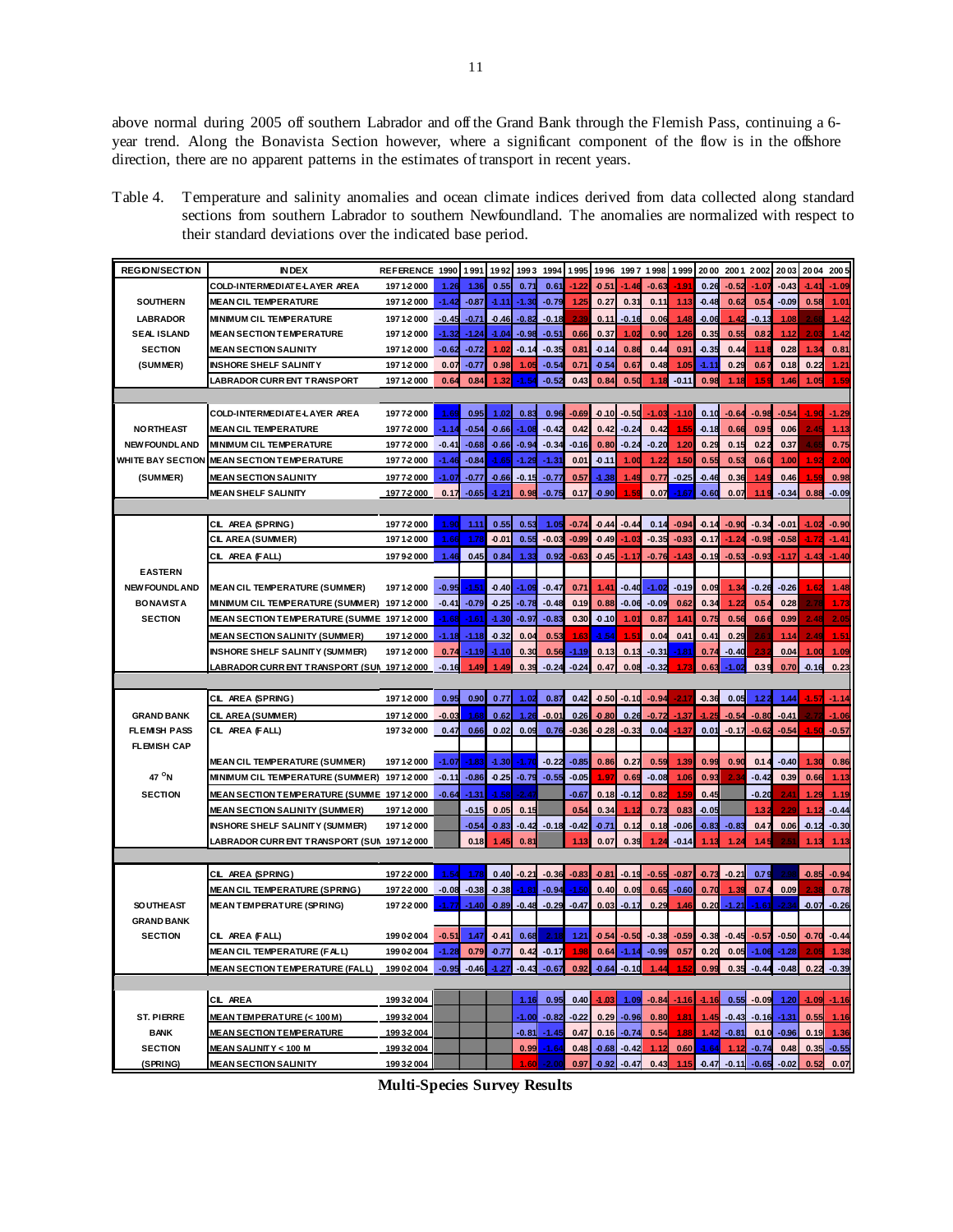Canada has been conducting stratified random bottom trawl surveys in NAFO Sub-areas 2 and 3 on the NL Shelf since 1971. Areas within each division, with a selected depth range, were divided into strata and the number of fishing stations in an individual stratum was based on an area-weighted proportional allocation (Doubleday, 1981). Temperature profiles are available for fishing sets in each stratum and since 1989 trawl-mounted CTDs have provided profiles of salinity. These surveys provide 2 large spatial-scale oceanographic data sets on an annual basis for the Newfoundland Shelf, one during the spring from 3Pn in the west to 3LNO on the Grand Bank and one during the autumn from 2J in the north, to 3NO in the south. The hydrographic data collected on the surveys are now routinely used to provide an assessment of the spatial and temporal variability in the thermal habitat of several fish and invertebrate species. A number of data products based on these data is used to characterize the oceanographic habitat. Among these are contoured maps of the bottom temperatures and their anomalies, a thermal habitat areal index, spatial variability in the volume of the cold intermediate layer and water-column stratification and mixedlayer depth spatial maps. In this section an analysis of the near-bottom temperature fields and their anomalies based on these data sets are presented for the spring and autumn surveys.

# *Spring Conditions*

 Bottom temperature maps for NAFO Div. 3P and 3LNO during the spring of 2005 are displayed in Fig. 8. Bottom temperatures over most of St. Pierre Bank ranged from  $\langle 1^\circ$  to  $3^\circ$ C, which were above the long-term mean, similar to 2004 and a significant increase over 2003 values in this area. The area of the bottom covered by water with temperatures  $\langle 0^{\circ}$ C was very similar to 2004, which was the lowest since 1988. In the deeper regions, (Laurentian and Hermitage Channels) temperatures were mostly below the long-term average but still generally  $>3$ <sup>o</sup>C (Fig. 8).

Spring bottom temperatures in Div. 3L ranged from  $\langle 0^{\circ}C \rangle$  to  $1^{\circ}C$  in the inshore regions of the Avalon Channel and parts of the Grand Bank and from  $1^\circ$  to  $>3^\circ$ C at the shelf edge. Over the central and southern areas bottom temperatures ranged from  $1^{\circ}$ C to 3.5°C and generally > 3.5°C along the southwest slopes of the Grand Bank in Div. 3O. The spring of 2005 had the  $4<sup>th</sup>$  lowest area of <0 $^{\circ}$ C near-bottom water in Div. 3L since the surveys began in the early 1970s (Fig. 8 and 9). The thickness of the CIL in 3L ranged from 20 to  $>100$  m in northern areas and generally <20 m in southern areas of the Grand Bank and the 3P region (Fig. 8). Climate indices based on the temperature data collected on the spring and autumn multi-species surveys for the years 1990-2005 are displayed in Table 5 as normalized anomalies. In both 3Ps and 3LNO bottom temperatures were generally lower than normal from 1990-1995 with anomalies often exceeding 1 SD below the mean. By 1996 conditions had moderated to nearnormal values but decreased again in the spring of 1997 to colder than normal in both 3Ps and 3LNO. In 3LNO from 1998 to 2005 with the exception of 2003 temperatures were above normal with 1999 and 2004 among the warmest years on record. The spring of 2004 had the lowest area of  $\langle 0^{\circ}C \rangle$  water in Division 3L since the surveys began in the early 1970s at 2.13 SD below normal (Table 5).

In Div. 3P bottom temperatures were below normal from 1990-1995, moderated in 1996, decreased again in 1997 but increased to above normal values by 1999 and 2000. Beginning in 2001 temperatures again decreased reaching near-record cold conditions in 2003 with bottom temperatures on St. Pierre Bank (depths <100 m) reaching 1.57 SD below normal, the coldest since 1990. During the past 2 years temperatures have again increased to above normal values with 2005 the highest on St. Pierre Bank since 2000, ranking the  $6<sup>th</sup>$  highest in the 36 year time series (Table 5).

### *Autumn Conditions*

 Bottom temperature and temperature anomaly maps for the autumn of 2005 in NAFO Div. 2J, 3K and 3LNO are displayed in Fig. 10. Bottom temperatures during the autumn of 2005 in Div. 2J ranged from  $\langle 2^{\circ}$ C inshore, to >3.5°C offshore at the shelf break. Over Hamilton Bank they ranged from  $2^{\circ}$ C to  $3^{\circ}$ C, about 1.5° to  $2^{\circ}$ C above the long-term average. Most of the 3K region is deeper than 200-m, as a result relatively warm slope water floods through the deep troughs between the northern Grand Bank and southern Funk Island Bank and between northern Funk Island Bank and southern Belle Isle Bank. Bottom temperatures on these banks during the autumn of 2005 ranged between  $2^{\circ}$  to  $3^{\circ}$ C, which were about  $0.5^{\circ}$  to  $1.5^{\circ}$ C above their long-term means. In the near-shore areas temperatures were above normal by  $1^{\circ}C$  to  $2^{\circ}C$ . The isolated areas of below normal values near the coast and within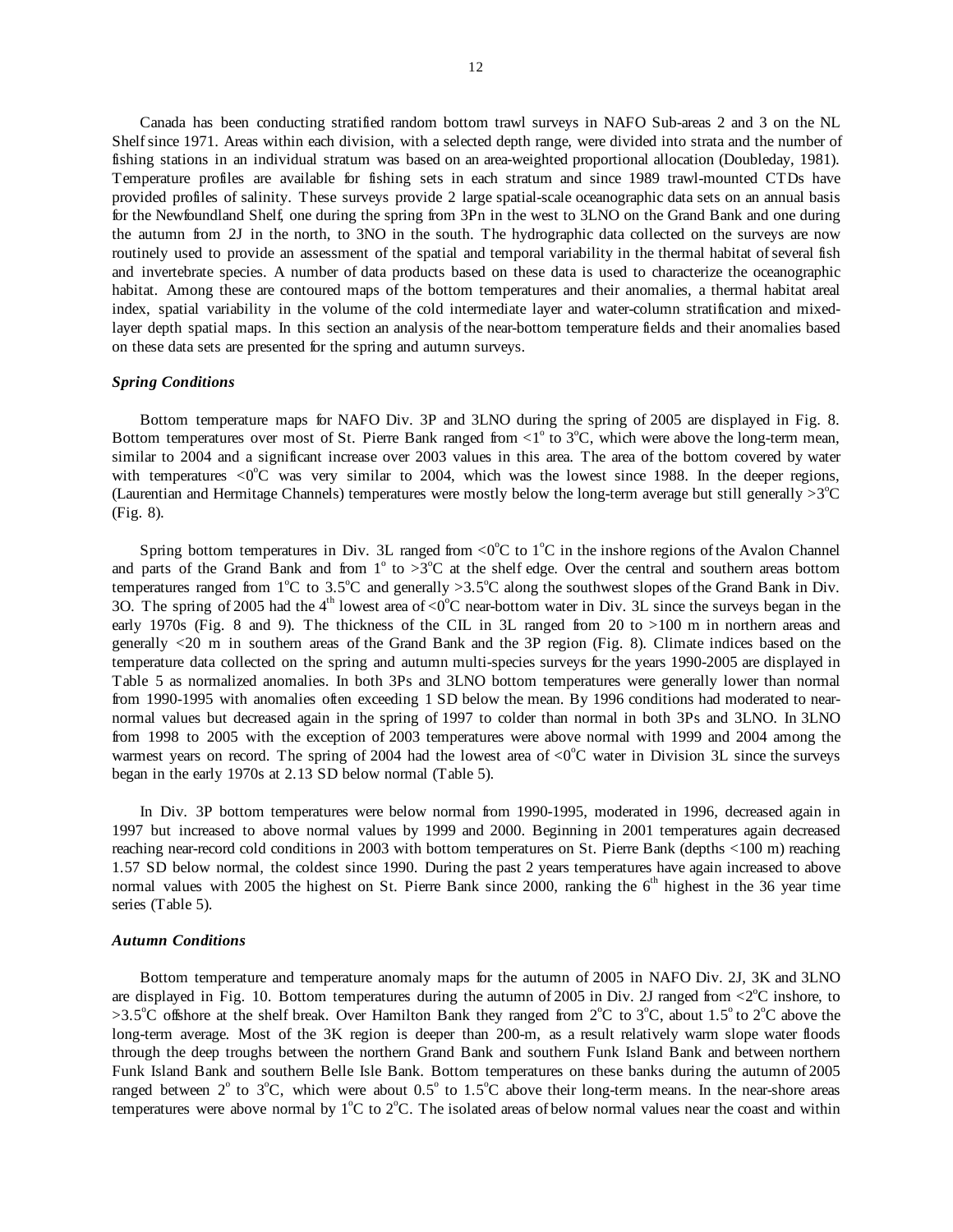some bays are likely due to extrapolation by the gridding algorithm into areas of no data coverage and hence are not reliable. Near the edge of the continental shelf in water depths >500 m, temperatures were generally near normal around 3.5°C. Autumn bottom temperatures in Div. 3LNO generally ranged from  $\langle 0^{\circ}$ C on the northern Grand Bank and in the Avalon Channel to  $3.5^{\circ}$ C along the shelf edge. Over the southern areas, bottom temperatures ranged from  $1^{\circ}$  to 3.5<sup>o</sup>C during 2005 and to >3.5<sup>o</sup>C along the edge of the Grand Bank. During 2005 bottom temperatures were predominately above normal on the northern Grand Bank but varied about the mean in southern areas with an area of below normal values in the shallow waters of the southeast shoal of the Grand Bank (Fig. 10). Overall however, the area of  $\langle 0^{\circ}$ C bottom water on the Grand Banks during the spring was the  $2^{nd}$  lowest on record in 2005 with 2004 the lowest.



Fig. 8. Contour maps of bottom temperature (in °C) and cold-intermediate-layer (CIL) thickness (in m) during the spring of 2005 in NAFO Div. 3PLNO.



Fig. 9. Time series of the spatially averaged bottom temperatures during the spring in NAFO Div. 3P, and 3LNO and the percentage area of the bottom covered by water with temperatures  $\leq 0^{\circ}C$ , 0-1°C, 1-2°C, 2-3°C and ≥3°C.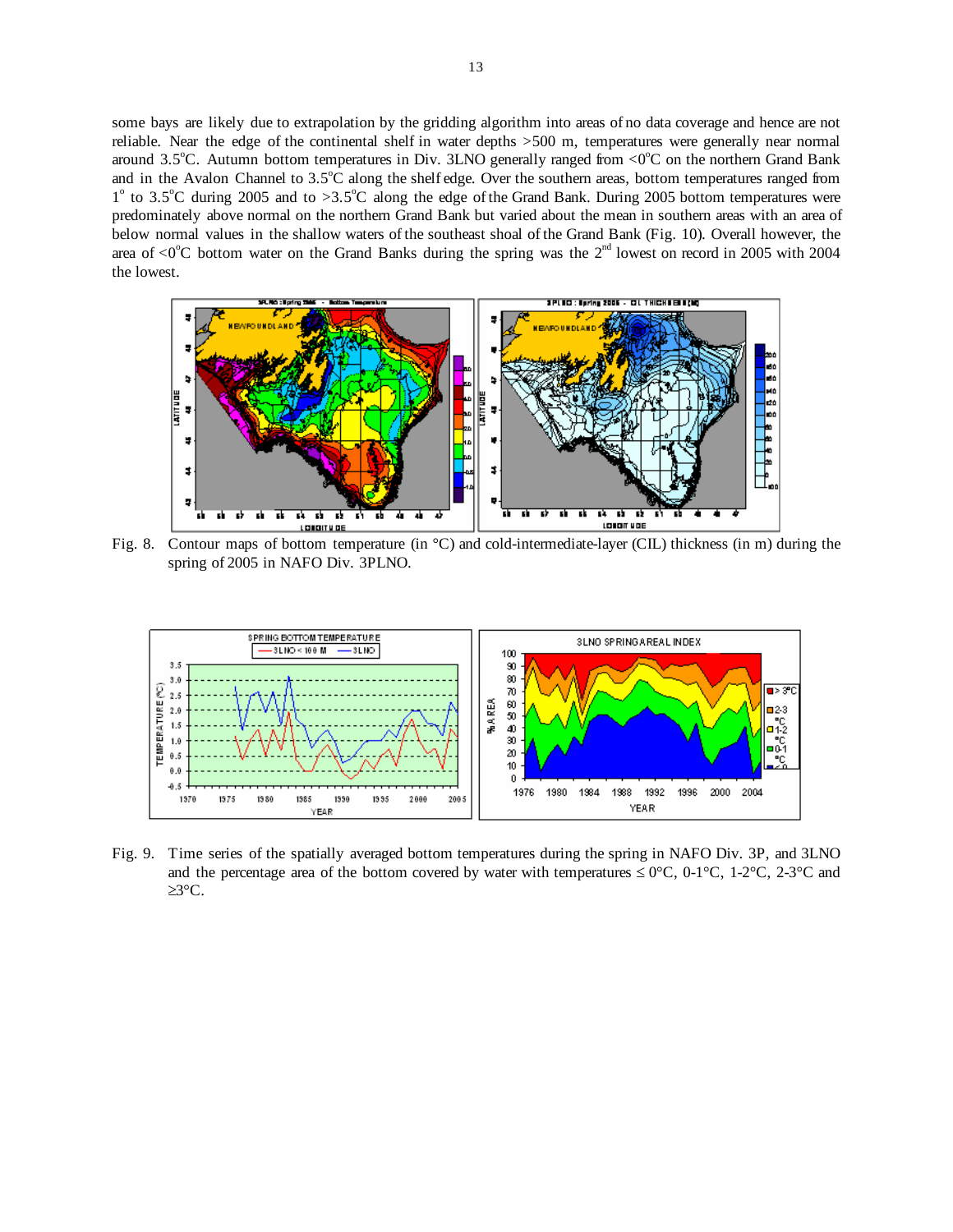

Fig. 10. Contour maps of bottom temperature and temperature anomalies (in °C) during the autumn of 2005 in NAFO Div. 2J, 3KLNO.



Fig. 11. Time series of the spatially averaged bottom temperatures during the autumn in NAFO Div. 2J, 3K and 3LNO.



Fig. 12. Time series of the percentage area of the bottom covered by water with temperatures  $\leq 0^{\circ}C$ , 0-1°C, 1-2°C, 2-3°C and  $\geq$ 3°C in Div. 3K and 3LNO during the autumn multi-species surveys.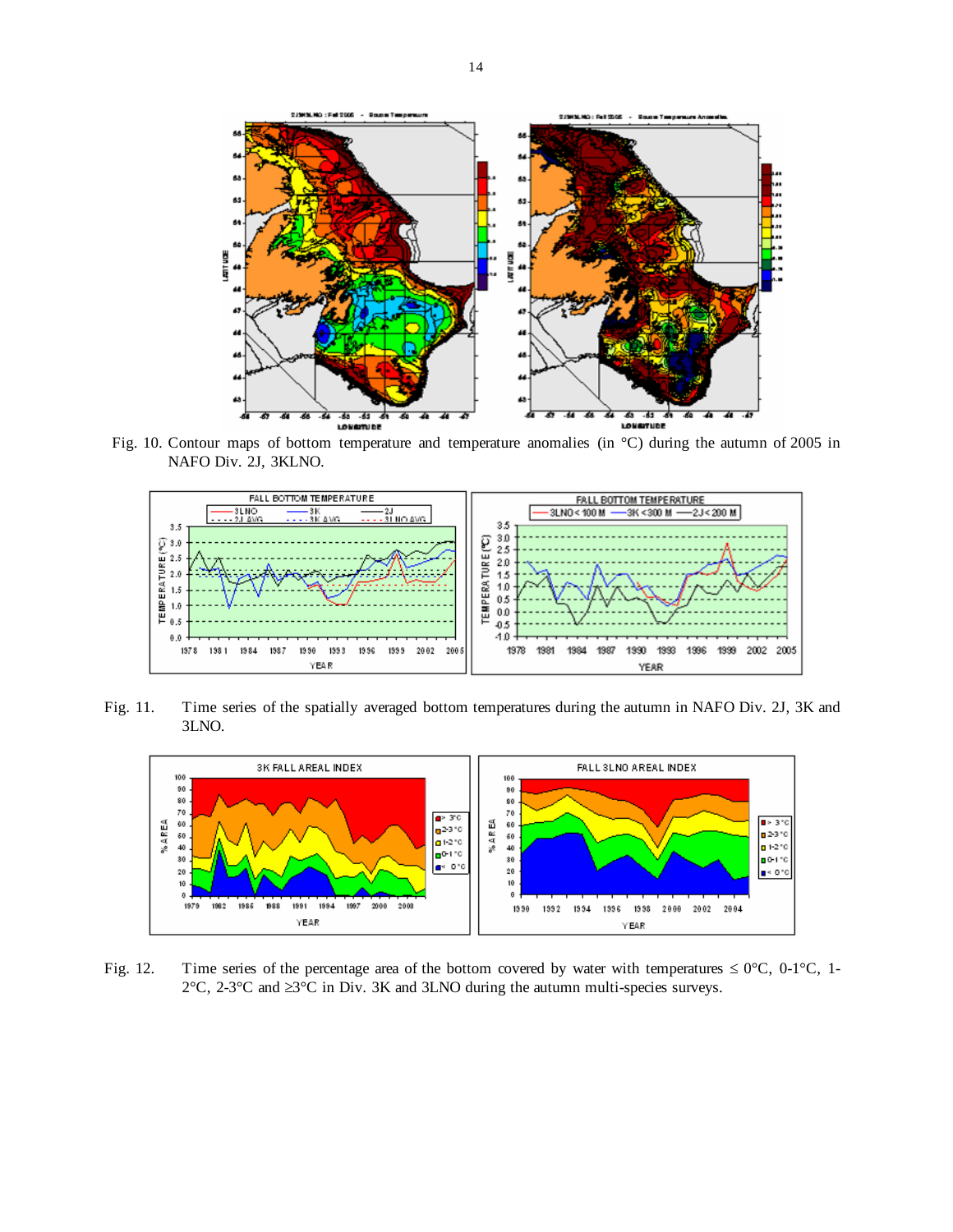Normalized temperature anomalies and derived indices based on data collected on the autumn multi-species surveys for the years 1990-2005 are displayed in Table 5. In 2J bottom temperatures were generally colder than normal from 1990-1995, with the coldest anomalies observed in 1992 when they reached >1.7 SD below normal on Hamilton Bank (<200 m depth). From 1996 to 2005 bottom temperatures were above normal reaching record high values in 2004 and 2005 (2.5 SD above normal). Since 1998, near-bottom water with temperatures  $\lt 0^\circ$ C have disappeared from the Hamilton Bank during the autumn with a corresponding increase in the area covered by water  $>2^{\circ}C$ . In 3K conditions were very similar with the 3 warmest years on record occurring in 1999, 2004 and 2005. In 3LNO during the autumn bottom temperatures were somewhat cooler than those further north in 2J and 3K with record high values in 1999, near normal values in 2000-2003 and above normal temperatures during 2004 and 2005, with 2005 the  $2<sup>nd</sup>$  highest in the time series. The total volume of CIL water remaining on the shelf during the autumn was the lowest in the 26 year record during 1999, followed by 2004 and 2005 (Table 5).

Table 5. Temperature anomalies and derived indices from data collected during spring and autumn multi-species surveys on the Newfoundland and Labrador Shelf. The anomalies are normalized with respect to their standard deviations over the indicated base period.

| <b>REGION</b>        | <b>IND EX</b>                               | REFERENCE 1990 1991 |         |          |                 | 1992 1993               | 1994            | 1995    | 1996    | 1997    | 1998    | 1999            | 2000 2001 |         |         |                |         | 2002 2003 2004 2005 |
|----------------------|---------------------------------------------|---------------------|---------|----------|-----------------|-------------------------|-----------------|---------|---------|---------|---------|-----------------|-----------|---------|---------|----------------|---------|---------------------|
|                      | <b>BOTTOM TEMPER ATURES</b>                 | 1978-2000           | $-0.40$ | $-0.04$  |                 | $-1.11$ $-0.61$         | $-0.47$         | $-0.39$ | 1.38    | 0.74    | 1.05    | 1.9             | 1.25      | 1.74    | 143     | 2.28           | 2.56    | 2.51                |
| NAFO DIV. 2J         | BOTTOM TEMPER ATURES < 200 M                | 1978-2000           | 0.08    | -0.3 2ll | $-1.68$         | $-1.71$                 | $-0.71$         | $-0.45$ | 1.01    | 0.39    | 0.32    | 1.36            | 0.47      | 1.78    | 0.81    | 1.44           | 2.28    | 2.35                |
| <b>FALL</b>          | THERMAL HABITAT AREA >2°C                   | 1978-2000           | $-0.76$ | $-0.37$  | $-0.96$         | $-0.50$                 | $-0.28$         | 0.45    | 0.92    | 1.01    | 0.73    | 1.28            | 0.54      | 1.53    | 1.14    | 1.57           | 2.17    | 2.70                |
|                      | THERMAL HABITAT AREA <0°C                   | 1978-2000           | 0.05    | $-0.32$  | 1.15            | 0.80                    | $-0.14$         | 0.59    |         | $-0.58$ |         |                 |           |         |         |                |         |                     |
|                      |                                             |                     |         |          |                 |                         |                 |         |         |         |         |                 |           |         |         |                |         |                     |
|                      | <b>BOTTOM TEMPER ATURES</b>                 | 1979-2000           | $-0.67$ | $-0.34$  |                 | $-1.51$ $-1.32$         | $-0.83$         | 0.43    | 0.52    | 1.17    | 0.80    | 1.96            | 0.64      | 0.86    | 1.11    | 1.35           | 1.91    | 1.82                |
| NAFO DIV.3K          | <b>BOTTOM TEMPER ATURES &lt; 300 M</b>      | 1979-2000           | $-0.69$ | $-0.38$  | $-1.27$         | $-1.80$                 | $-1.39$         | 0.42    | 0.46    | 1.04    | 1.17    | 1.47            | 0.32      | 0.51    | 0.94    | 1.31           | 1.74    | 1.60                |
| <b>FALL</b>          | THERMAL HABITAT >2°C                        | 1979-2000           | $-1.19$ | $-0.23$  | $-1.34$         | $-1.26$                 | $-0.79$         | 0.37    | 0.53    | 1.17    | 1.10    | 1.87            | 0.79      | 0.62    | 1.21    | 1.29           | 1.32    | 1.67                |
|                      | THERMAL HABITAT AREA <0°C                   | 1979-2000           | 0.33    | 0.70     | 1.28            | 0.93                    | 0.56            | -1.11   | -1.07   |         | $-0.38$ |                 | -0.78l    | $-0.99$ |         | $-1.04$        |         |                     |
|                      |                                             |                     |         |          |                 |                         |                 |         |         |         |         |                 |           |         |         |                |         |                     |
|                      | <b>BOTTOM TEMPER ATURES</b>                 | 1990-2004           | $-0.38$ | $-0.08$  |                 | $-1.26$ $-1.69$         | $-1.58$         | 0.08    | 0.12    | 0.30    | 0.51    | 232             | 0.06      | 0.29    | 0.11    | 0.19           | 1.01    | 1.98                |
|                      | NAFO DIV. 3 LNO BOTTOM TEMPER ATURES <100 M | 1990-2004           | 0.02    | -0.961   |                 | $-0.87$ $-1.28$ $-1.46$ |                 | 0.37    | 0.71    | 0.49    | 0.71    |                 | 0.09      | $-0.31$ | -0.50   | $-0.08$        | 0.50    | 1.54                |
| <b>FALL</b>          | THERMAL HABITAT AREA >2°C                   | 1990-2004           | $-1.09$ | $-0.40$  | $-0.88$         |                         | $-1.73$ $-0.83$ | $-0.08$ | 0.32    | 0.24    | 0.78    |                 | 0.15      | 0.22    | -0.3 8l | $-0.05$        | 0.51    | 0.49                |
|                      | THERMAL HABITAT AREA <0°C                   | 1990-2004           | 0.21    | 1.151    | 1.21            | 1.55                    | 1.46            | $-0.90$ | $-0.32$ | 0.14    | $-0.69$ | $-1.47$         | 0.35      | $-0.27$ | -0.741  | $-0.17$        | $-1.51$ | $-1.25$             |
|                      |                                             |                     |         |          |                 |                         |                 |         |         |         |         |                 |           |         |         |                |         |                     |
|                      | CIL VOLUME (SUMMER)                         | 1980-1999           | 1.90    | 1.16     |                 | 0.74                    | 0.32            | $-1.23$ | $-0.61$ | $-0.81$ |         | $-0.70$ $-1.28$ |           |         |         |                |         |                     |
|                      | NAFO DIV 2J3KL CIL VOLUME (FALL)            | 1980-2004           | 0.94    | 1.051    | 1.46            | 1.55                    | 0.74            | $-0.34$ | $-0.85$ | -0.85l  | $-0.58$ | $-1.81$         | $-0.45$   | $-0.76$ | $-0.57$ | $-0.78$        | $-1.47$ | $-0.86$             |
|                      |                                             |                     |         |          |                 |                         |                 |         |         |         |         |                 |           |         |         |                |         |                     |
|                      | <b>BOTTOM TEMPER ATURES</b>                 | 1976-2000           | $-1.66$ | $-1.49$  |                 | $-1.11$ $-0.72$         | $-0.71$         | $-0.70$ | $-0.24$ | $-0.53$ | 0.23    | 0.60            | 0.58      | 0.05    | 0.00    | $-0.50$        | 0.99    | 0.43                |
|                      | NAFO DIV. 3 LNO BOTTOM TEMPER ATURES <100 M | 1976-2000           | -1.17   | -1.541   |                 | $-1.22$ -0.42           | $-0.99$         | $-0.26$ | 0.12    | $-0.81$ | 0.98    | 1.82            | 0.57      | $-0.14$ | 0.20    | $-0.98$        | 1.25    | 0.75                |
| <b>SPRING</b>        | THERMAL HABITAT AREA >2°C                   | 1976-2000           | $-1.54$ | -1.39 I  |                 | $-1.13$ $-0.44$         | $-0.46$         | $-0.27$ | 0.06    | $-0.17$ | 0.82    | 2.00            | 0.90      | $-0.08$ | 0.04    | $-0.10$        | 2.05    | 1.18                |
|                      | THERMAL HABITAT AREA <0°C                   | 1976-2000           | 1.02    | 1.46     | 1.01            | 1.11                    | 0.76            | 0.44    | $-0.44$ | 0.58    | $-1.10$ | $-1.65$         | $-0.80$   | $-0.66$ | $-0.41$ | 0.43           | $-2.13$ | $-1.38$             |
|                      |                                             |                     |         |          |                 |                         |                 |         |         |         |         |                 |           |         |         |                |         |                     |
|                      | <b>BOTTOM TEMPER ATURES</b>                 | 1971-2000           | $-1.56$ | $-0.93$  | $-0.94$         | $-0.56$                 | $-0.42$         | $-0.93$ | $-0.03$ | $-0.58$ | $-0.30$ | 0.46            | 0.65      | $-0.69$ | $-0.19$ | $-1.34 - 0.25$ |         | 0.38                |
| <b>NAFO DIV. 3PS</b> | <b>BOTTOM TEMPER ATURES &lt;100M</b>        | 1971-2000           | $-1.65$ | $-0.94$  | $-1.07$         | $-1.01$                 | $-0.73$         | $-0.60$ | 0.40    | $-0.46$ | 0.45    | 1.29            | 1.58      | $-0.53$ | $-0.30$ | $-1.57$        | 0.40    | 1.14                |
| <b>SPRING</b>        | THERMAL HABITAT AREA >2°C                   | 1971-2000           | $-1.49$ | $-1.02$  | $-0.72$ $-0.79$ |                         | $-0.96$         | $-0.86$ | $-0.21$ | $-0.61$ | $-0.06$ | 0.77            | 1.15      | $-0.62$ | $-0.50$ | $-0.85$        | $-0.48$ | 0.17                |
|                      | THERMAL HABITAT AREA <0°C                   | 1971-2000           | 1.66    | 0.95     | 1.20            | 1.27                    | 0.77            | 1.02    | $-0.38$ | 0.75    | $-0.03$ | $-0.52$         | $-0.88$   | 0.67    | 0.47    | 1.48           | $-0.98$ | $-0.88$             |

#### **Summary**

The North Atlantic Oscillation winter index for 2005 was 0.47 SD above normal. However, arctic outflow to the Northwest Atlantic was weaker-than-normal as the most significant SLP anomalies were shifted to the east. Annual air temperatures were above normal throughout the Northwest Atlantic from West Greenland to Baffin Island to Labrador and Newfoundland. Sea-ice extent and duration on the Newfoundland and Labrador Shelf remained below average for the  $11<sup>th</sup>$  consecutive year. As a consequence, water temperatures on the Newfoundland and Labrador Shelf remained well above normal in 2005, continuing the warm trend experienced since the mid- to late 1990s. The 2005 values however decreased slightly over the record highs of 2004. Salinities on the NL Shelf, which were lower than normal throughout most of the 1990s, increased to the highest observed in over a decade during 2002 and have remained above normal during the past 3 years.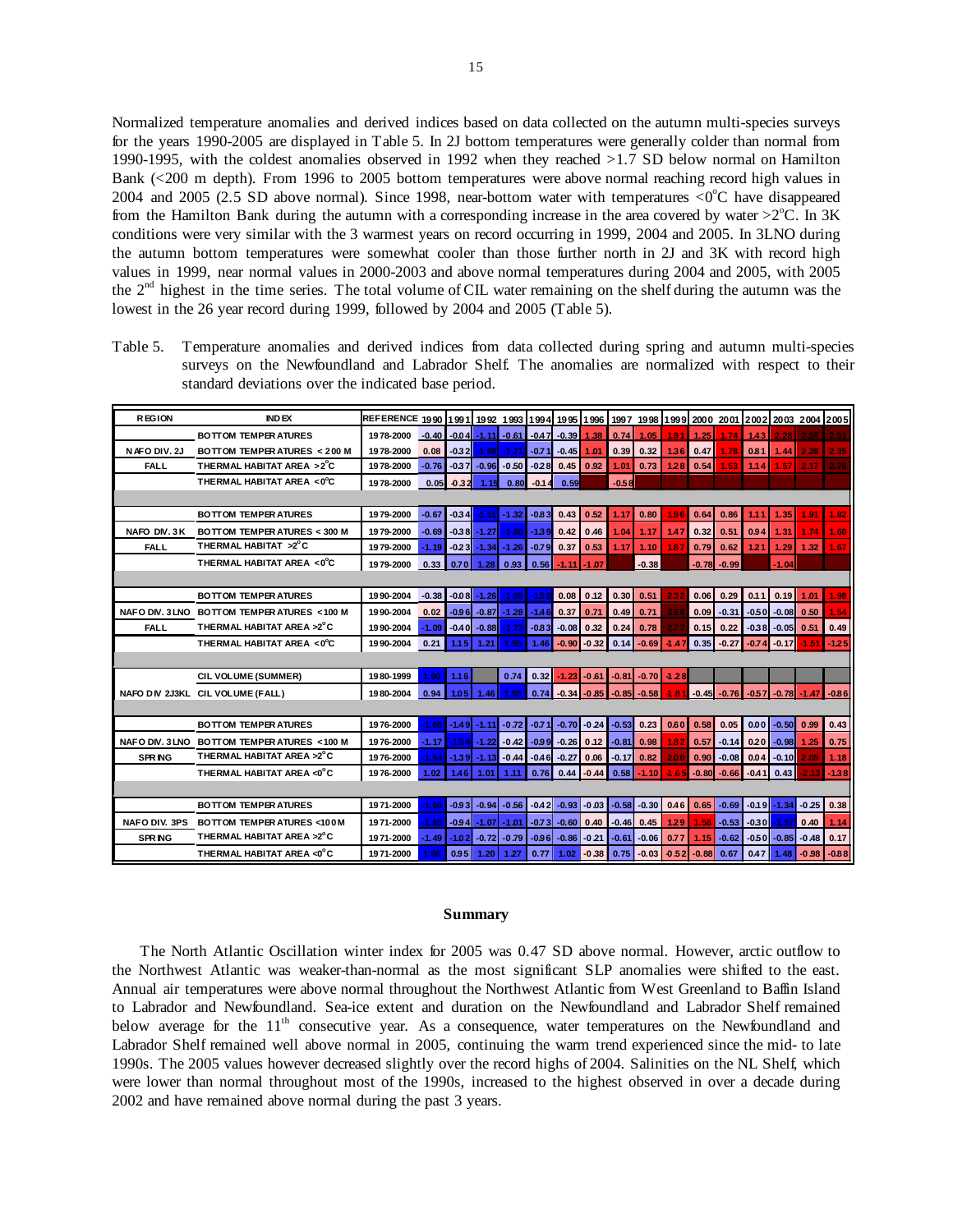# **In summary:**

- Annual air temperatures were above normal in Newfoundland and Labrador during 2005 by 1.8°C at Cartwright and by nearly 1°C at St. John's.
- Annually, sea ice extent remained below normal for the  $11<sup>th</sup>$  consecutive year on the Newfoundland and Labrador Shelf in 2005. The ice extent increased slightly during the winter but decreased during the spring compared to that of 2004.
- Only 11 icebergs drifted south of 48°N onto the Northern Grand Bank during 2005, the lowest number since 1966, well below the 106 year average of 477.
- The Station 27 depth-averaged annual water temperature off St. John's decreased over the record high of 2004 to just over  $0.5^{\circ}$ C above normal, the  $7^{th}$  highest on record.
- Annual surface temperatures off St. John's at Station 27 remained at the 60 year record high value of 2004 at 1°C above normal.
- Bottom temperatures at Station 27 have been above normal for the past 10 years. In 2005 they were  $0.8^{\circ}$ C  $(2.65 SD)$  above normal, the 3<sup>rd</sup> highest in the 60-year record.
- Annual surface temperatures on Hamilton Bank were  $1^{\circ}C$  above normal, the 4<sup>th</sup> highest on record. On the Flemish Cap they were  $2^{\circ}$ C above normal, the  $3^{\text{rd}}$  highest and on St. Pierre Bank they were 1.7°C above normal and the highest in 56 years.
- Near surface salinities off St. John's at Station 27 were above normal for the  $4<sup>th</sup>$  consecutive year. The average salinity along the Bonavista section has remained above normal since 2002.
- The area of  $\langle 0^{\circ}C \rangle$  (CIL) water mass on the eastern Newfoundland Shelf during 2005 was below normal for the  $11<sup>th</sup>$  consecutive year and the  $5<sup>th</sup>$  lowest since 1948.
- The density driven component of the shelf-slope Labrador Current volume transport shows an increasing trend off southern Labrador and through the Flemish Pass from 2000-2005.
- Bottom temperatures on St. Pierre Bank were above normal during the spring of 2005, the highest since 2000 and the  $6<sup>th</sup>$  highest in 36 years.
- Bottom temperatures during the autumn of 2005 on the Newfoundland and Labrador Shelf were above normal in almost all areas, reaching 2°C above average off Southern Labrador.
- The area of bottom habitat on the Grand Banks covered by sub-zero water has decreased from >50% during the first half of the 1990s to near 15% during the past 2 years.

## **Acknowledgments**

We thank the many scientists and technicians at the Northwest Atlantic Fisheries Centre for collecting and providing much of the data contained in this analysis and to the Marine Environmental Data Service in Ottawa for providing most of the historical data. We thank Ingrid Peterson at the Bedford Institute of Oceanography for providing the NL Shelf monthly sea ice areas. We also thank the captains and crews of the CCGS Teleost, Templeman and Hudson for three successful oceanographic surveys during 2005.